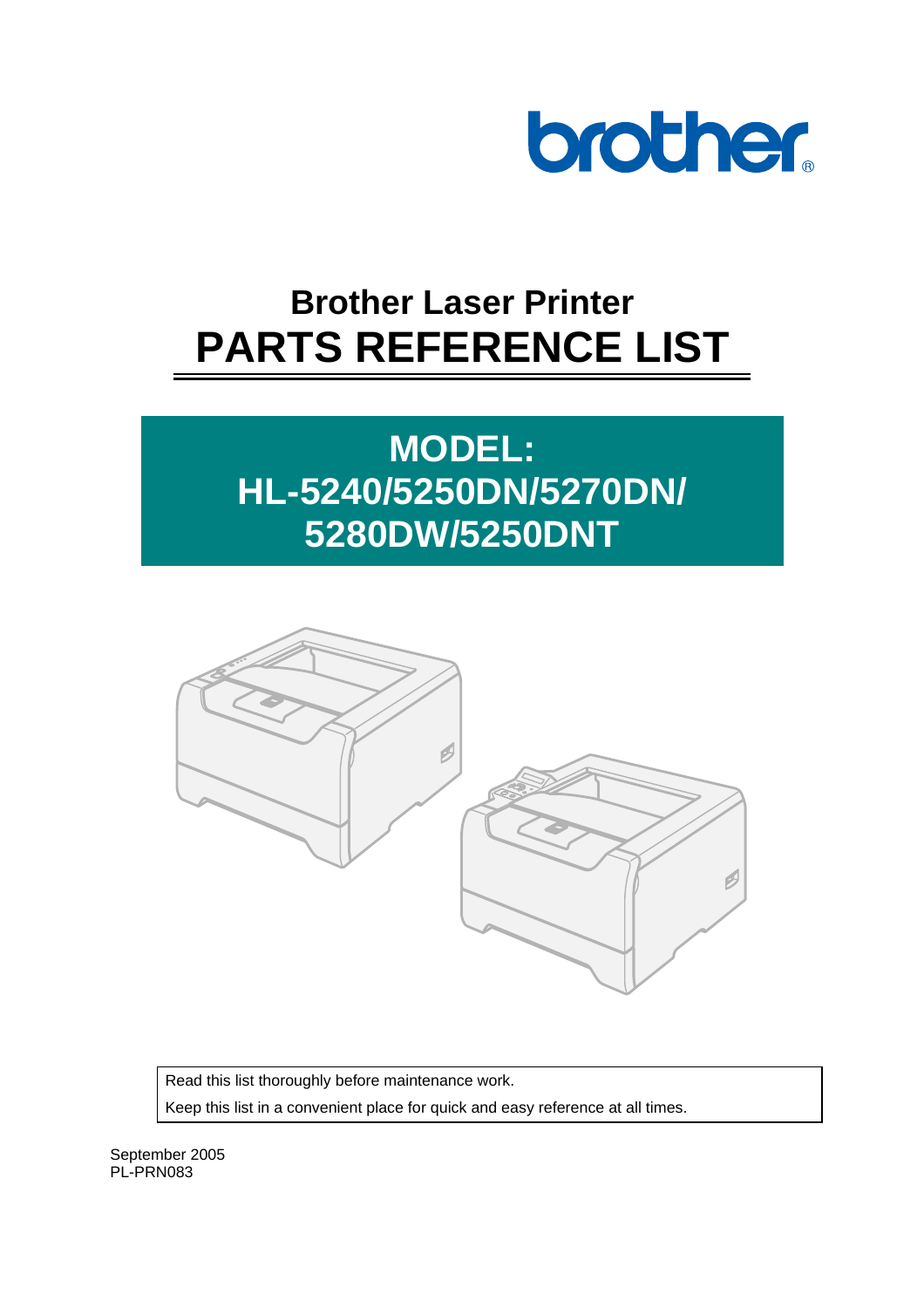# **NOTE FOR USING THIS PARTS REFERENCE LIST**

- 1. In the case of ordering parts, it is necessary to mention the following items;
	- (1) Code
	- (2) Q'ty
	- (3) Description
	- (4) Symbol ( PCB No. etc )
- < Example >



Revision No.: marked on the main printed circuit board (Main PCB).

# B48K056



2. Design-changed parts :

If any of the parts is changed, one of the following symbols is indicated in the REMARK column.

CHG(chg) : The parts is changed to a new parts.

ADD(add) : The parts is newly added.

DEL(del) : The parts is deleted.

Symbol in capital letters indicates the latest parts change information in the page.

- 3. The original parts reference list is based on the information available in September 2005.
- 4. Parts are subject to change in design without prior notice.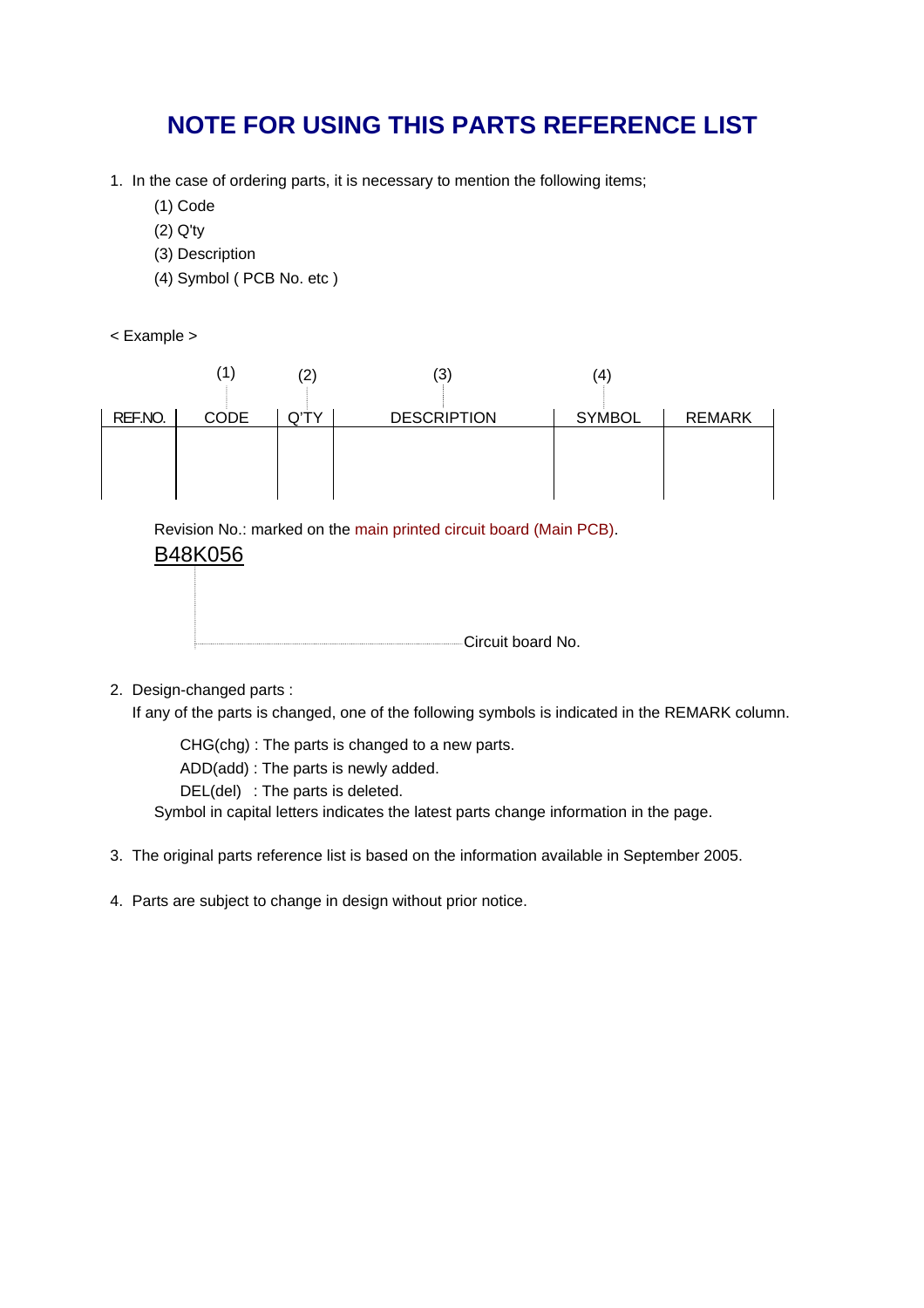# **CONTENTS**

| 1. |                                                                                                                                                                                                                                      |  |
|----|--------------------------------------------------------------------------------------------------------------------------------------------------------------------------------------------------------------------------------------|--|
| 2. |                                                                                                                                                                                                                                      |  |
| 3. |                                                                                                                                                                                                                                      |  |
| 4. |                                                                                                                                                                                                                                      |  |
| 5. |                                                                                                                                                                                                                                      |  |
| 6. |                                                                                                                                                                                                                                      |  |
| 7. |                                                                                                                                                                                                                                      |  |
| 8. | <b>FUSER UNIT MANUSCRIPS AND THE SET OF STATE AND THE SET OF STATE AND THE SET OF STATE AND SET OF STATE AND SET OF STATE AND SET OF STATE AND SET OF STATE AND SET OF STATE AND SET OF STATE AND SET OF STATE AND SET OF STATE </b> |  |
| 9. |                                                                                                                                                                                                                                      |  |
|    |                                                                                                                                                                                                                                      |  |
|    |                                                                                                                                                                                                                                      |  |
|    |                                                                                                                                                                                                                                      |  |
|    |                                                                                                                                                                                                                                      |  |
|    |                                                                                                                                                                                                                                      |  |
|    |                                                                                                                                                                                                                                      |  |
|    |                                                                                                                                                                                                                                      |  |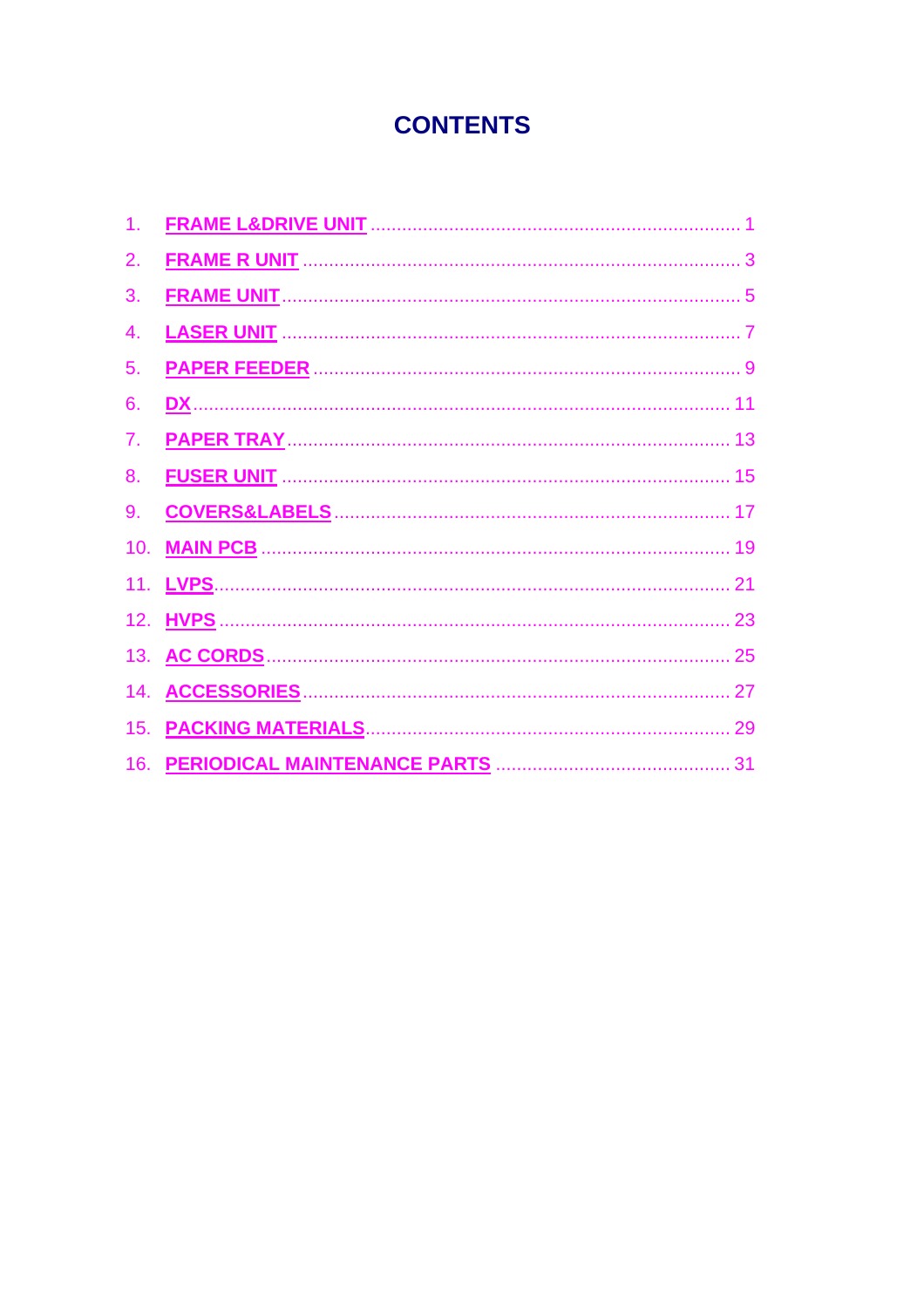## <span id="page-3-0"></span>1. FRAME L&DRIVE UNIT

| REF No.           | <b>CODE</b> | Q'TY | <b>DESCRIPTION</b>                                      | <b>REMARKS</b> |
|-------------------|-------------|------|---------------------------------------------------------|----------------|
|                   | LM4227001   | 1    | DEVELOP JOINT                                           |                |
| 2                 | LM5047001   | 1    | <b>MAIN MOTOR ASSY AL</b>                               |                |
| 3                 | LM5048001   | 1    | FUSER GEAR 39 H/R DRIVE                                 |                |
| 4                 | LM5058001   |      | <b>REGISTER SOLENOID ASSY</b>                           |                |
| 5                 | LM5062001   | 1    | <b>MP SOLENOID ASSY</b>                                 |                |
| 6                 | LM5067001   | 1    | <b>T1 SOLENOID ASSY</b>                                 |                |
| $\overline{7}$    | LJ9935001   |      | TONER SENSOR PCB ASSY AL                                |                |
| 8                 | UL9037001   | 1    | PT SENSOR HOLDER                                        |                |
| 9                 | LJ9938001   | 1    | <b>RELAY FRONT PCB ASSY AL</b>                          |                |
| 10                | LJ9940001   | 1    | <b>INTERLOCK SW ASSY AL</b>                             |                |
| 11                | LJ9942001   | 1    | RELAY REAR PCB ASSY AL (HL-5250DN/5251DN/5270DN/5280DW) |                |
| 11                | LM9168001   | 1    | RELAY REAR PCB 2 ASSY AL (HL-5240)                      | chg            |
| $12 \overline{ }$ | LM5085001   |      | NEW TONER ACTUATOR                                      |                |
| 13                | LM5086001   | 1    | NEW TONER ACTUATOR SPRING                               |                |
| 14                | LJ7403001   |      | <b>RUBBER FOOT</b>                                      |                |
| 15                | LJ9945001   | 1    | CONNECTOR 54702-1219                                    |                |
| 16                | LM5011001   | 1    | EJECTOR SOLENOID (HL-5250DN/5251DN/5270DN/5280DW)       |                |
| 17                | 087320616   | 4    | TAPTITE CUP S M3x6                                      |                |
| 18                | 085311016   | 3    | TAPTITE BIND B M3x10                                    |                |
| 19                | 085311016   | 1    | TAPTITE BIND B M3x10 (HL-5250DN/5251DN/5270DN/5280DW)   |                |
| 20                | LM5104001   |      | GEAR 17 MP ROLLER DRIVE                                 | <b>ADD</b>     |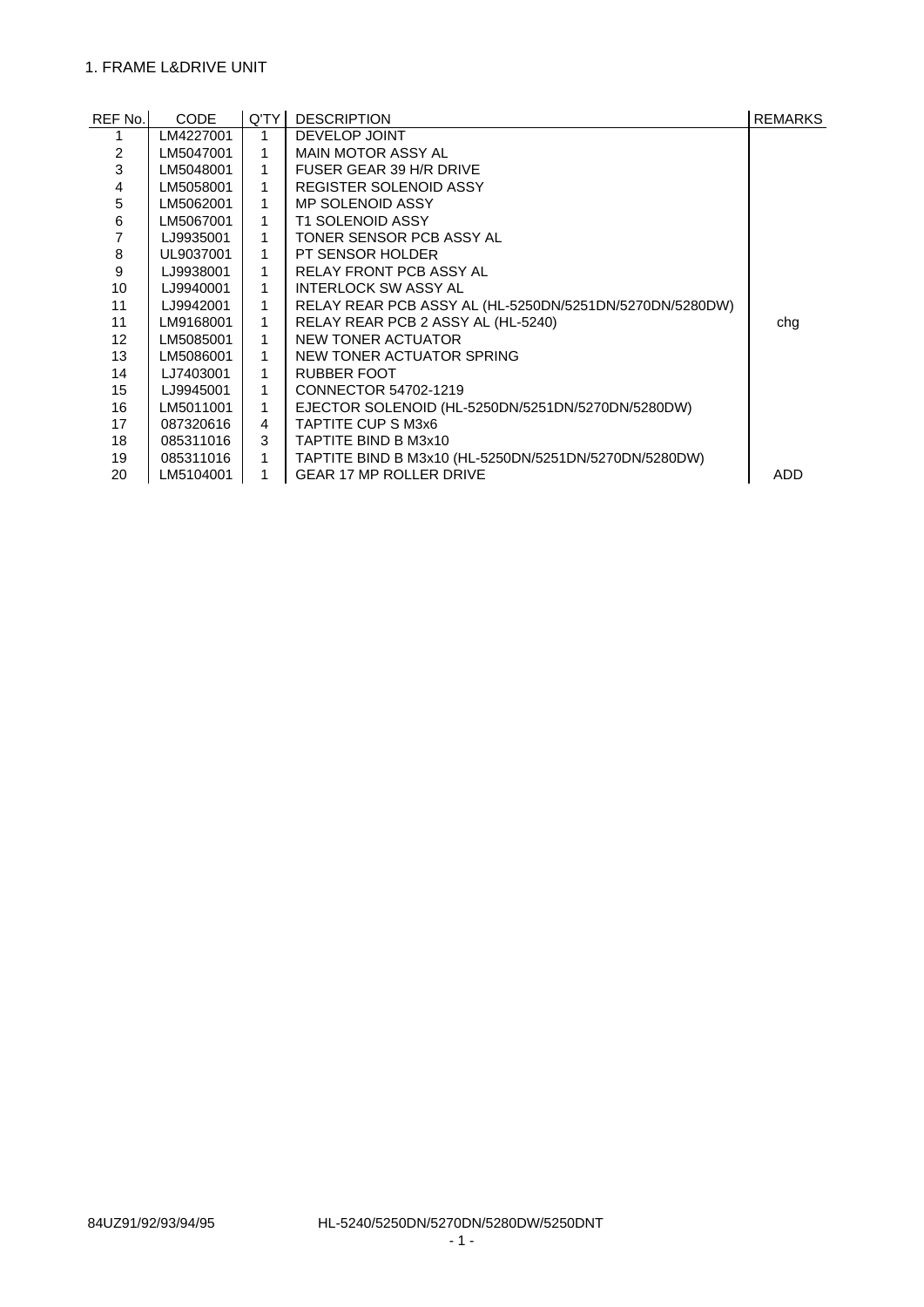<span id="page-4-0"></span>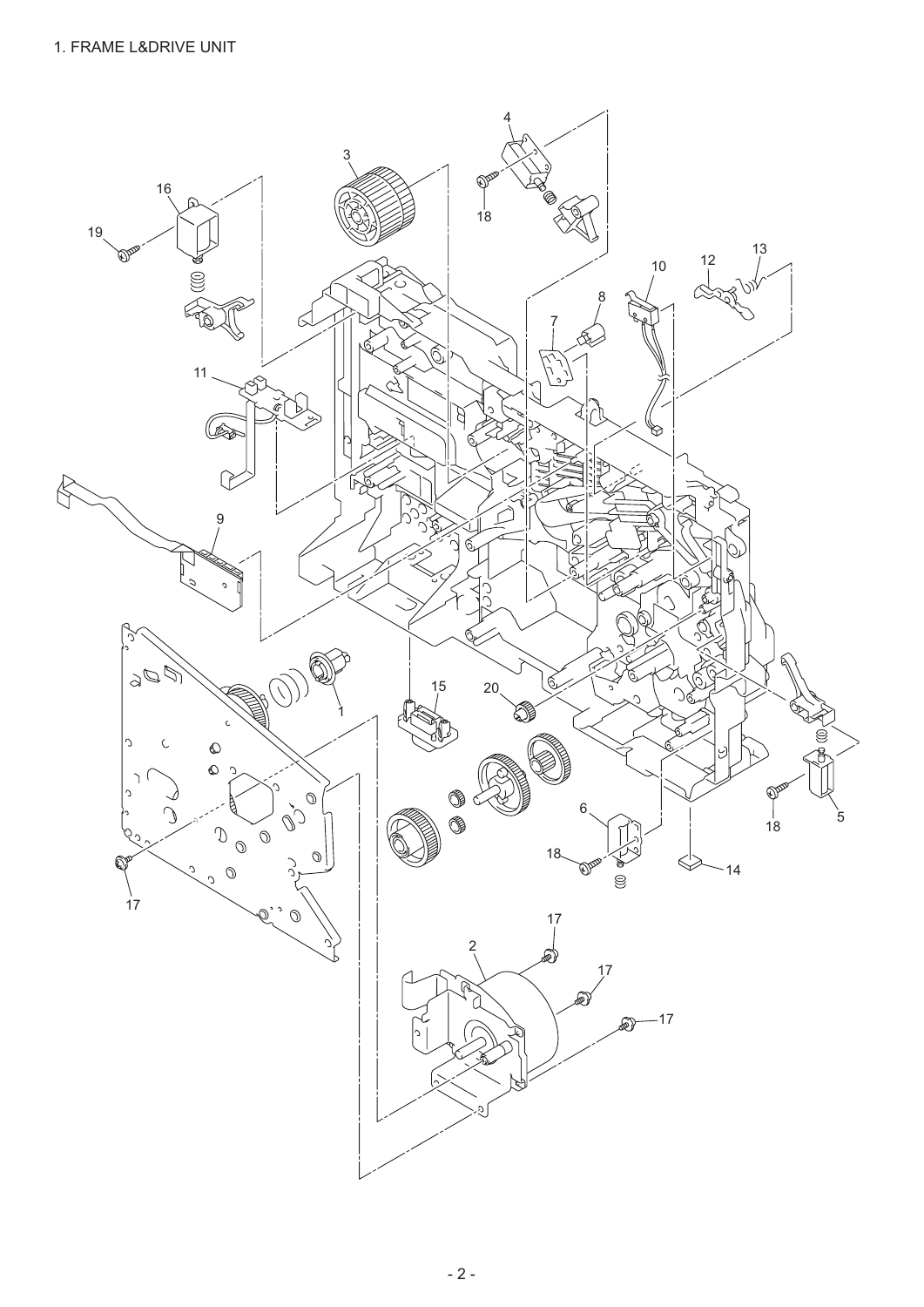<span id="page-5-0"></span>

| REF No. | CODE      | <b>LQ'TY LDESCRIPTION</b> | REMARKS |
|---------|-----------|---------------------------|---------|
|         | LM9022001 | TONER LED PCB ASSY AL     |         |
|         | LM4267001 | LED HOLDER                |         |
|         | LJ7403001 | <b>RUBBER FOOT</b>        |         |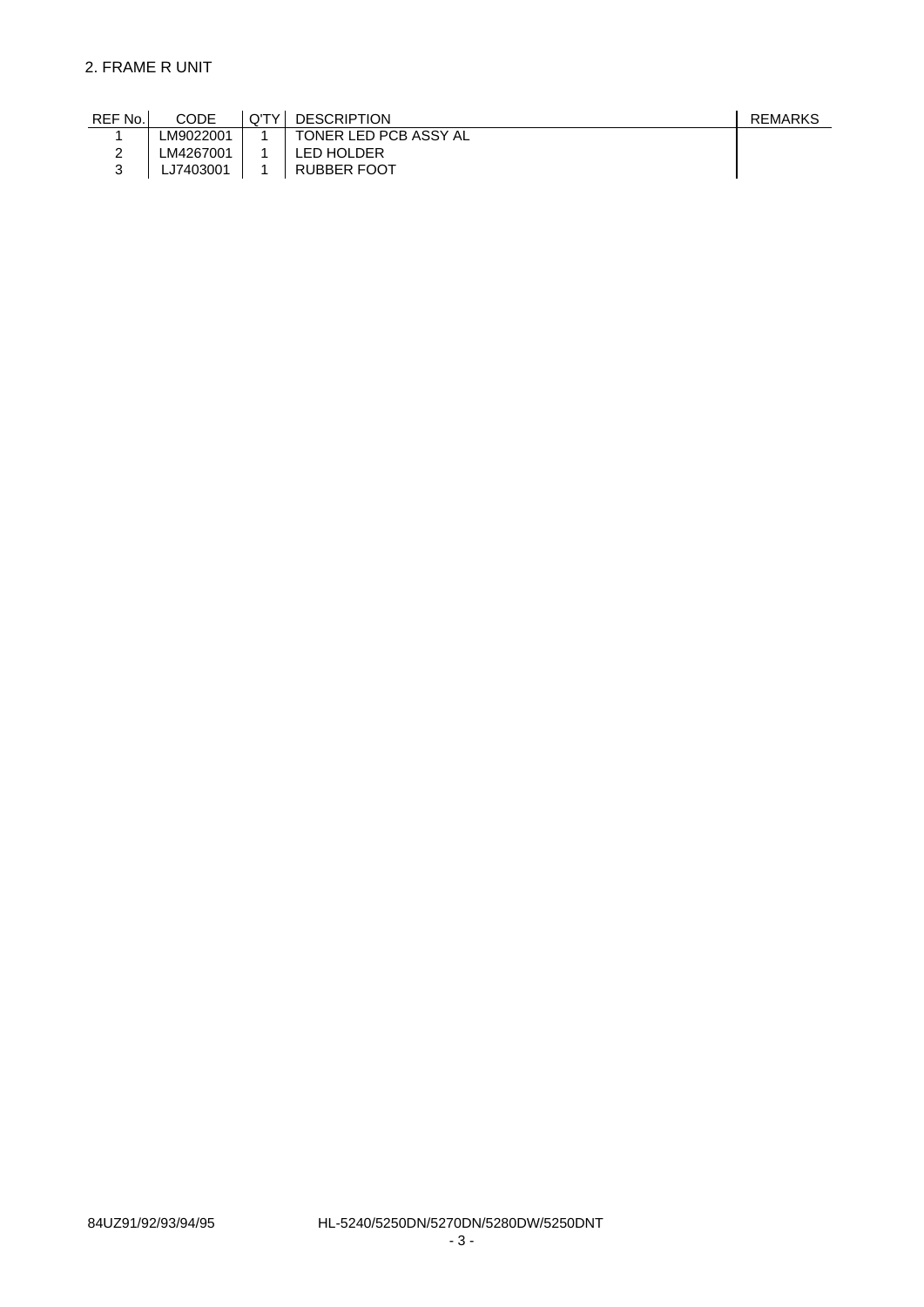<span id="page-6-0"></span>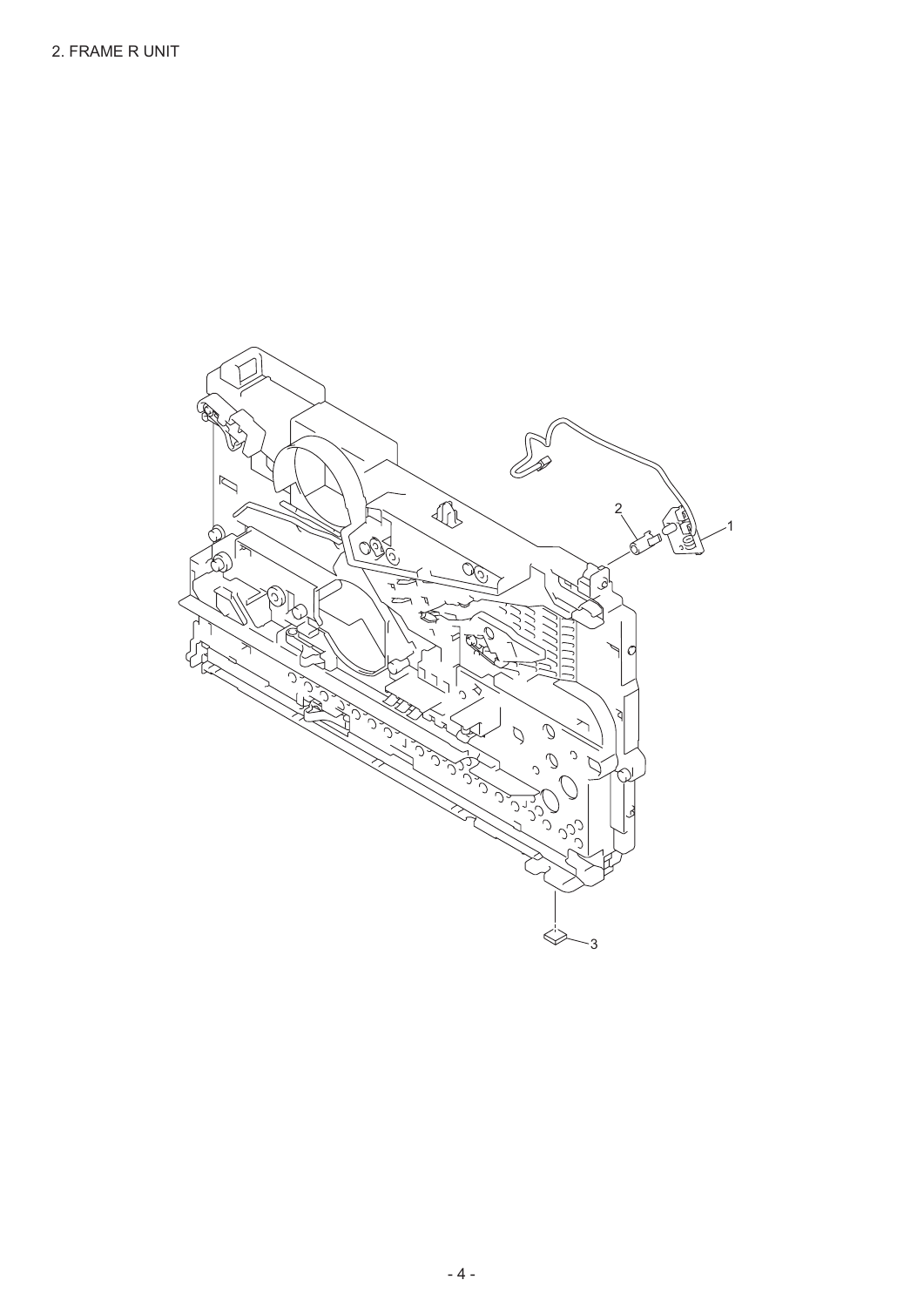# <span id="page-7-0"></span>3. FRAME UNIT

| REF No. | <b>CODE</b> | Q'TY I | <b>DESCRIPTION</b>                 | <b>REMARKS</b> |
|---------|-------------|--------|------------------------------------|----------------|
|         | LM2445001   |        | FII TFR                            |                |
| ົ       | LM5114001   |        | FAN MOTOR 60 UNIT LV               |                |
| 2       | LM5116001   |        | FAN MOTOR 60 UNIT                  |                |
| 4       | G6846001_   |        | PCB T60H929.00 ASSY 02 (HL-5280DW) | chg            |
| 5       | LM6655001   |        | AIR DUCT ASSY AL                   | <b>ADD</b>     |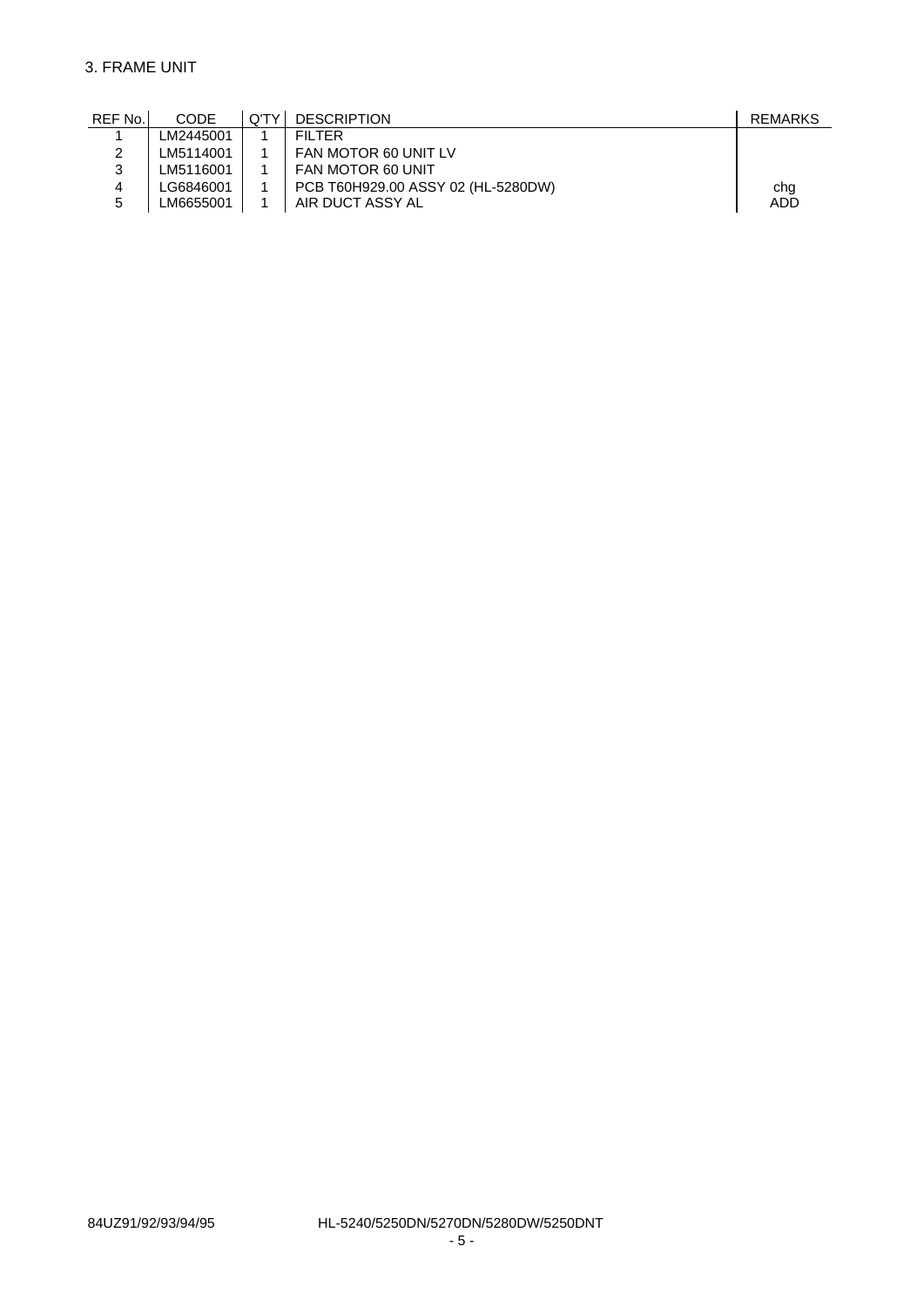<span id="page-8-0"></span>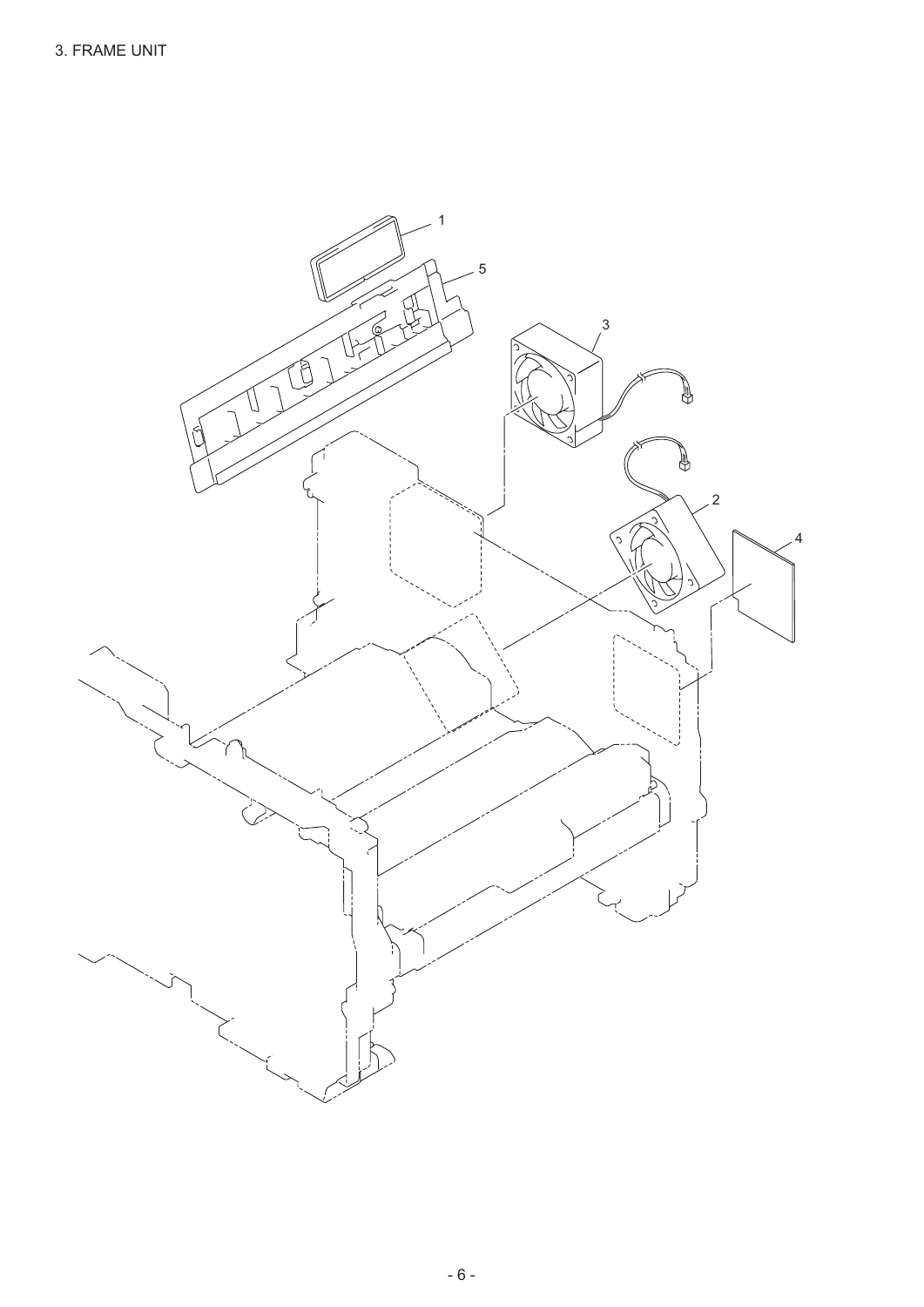<span id="page-9-0"></span>

| REF No. | CODE      | O'TY I | <b>DESCRIPTION</b>      | REMARKS |
|---------|-----------|--------|-------------------------|---------|
|         | LM5750001 |        | LASER UNIT AL (SP)      |         |
|         | LJ0908001 |        | LASER CAUTION LABEL B   |         |
|         | UL7931001 |        | LASER CAUTION LABEL CHN |         |
| ົ       | 087320616 | 6      | TAPTAITE CUP S M3x6     |         |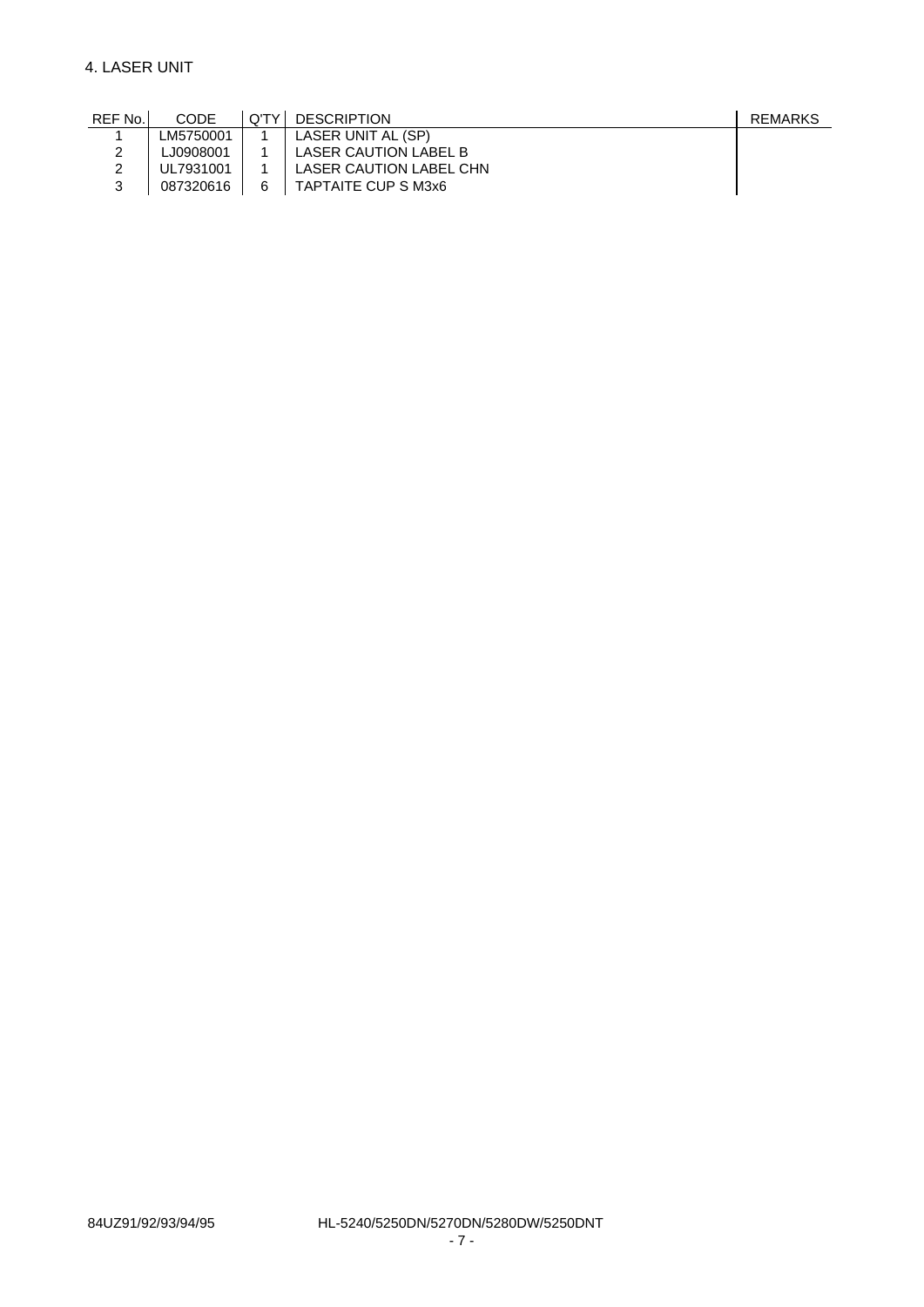<span id="page-10-0"></span>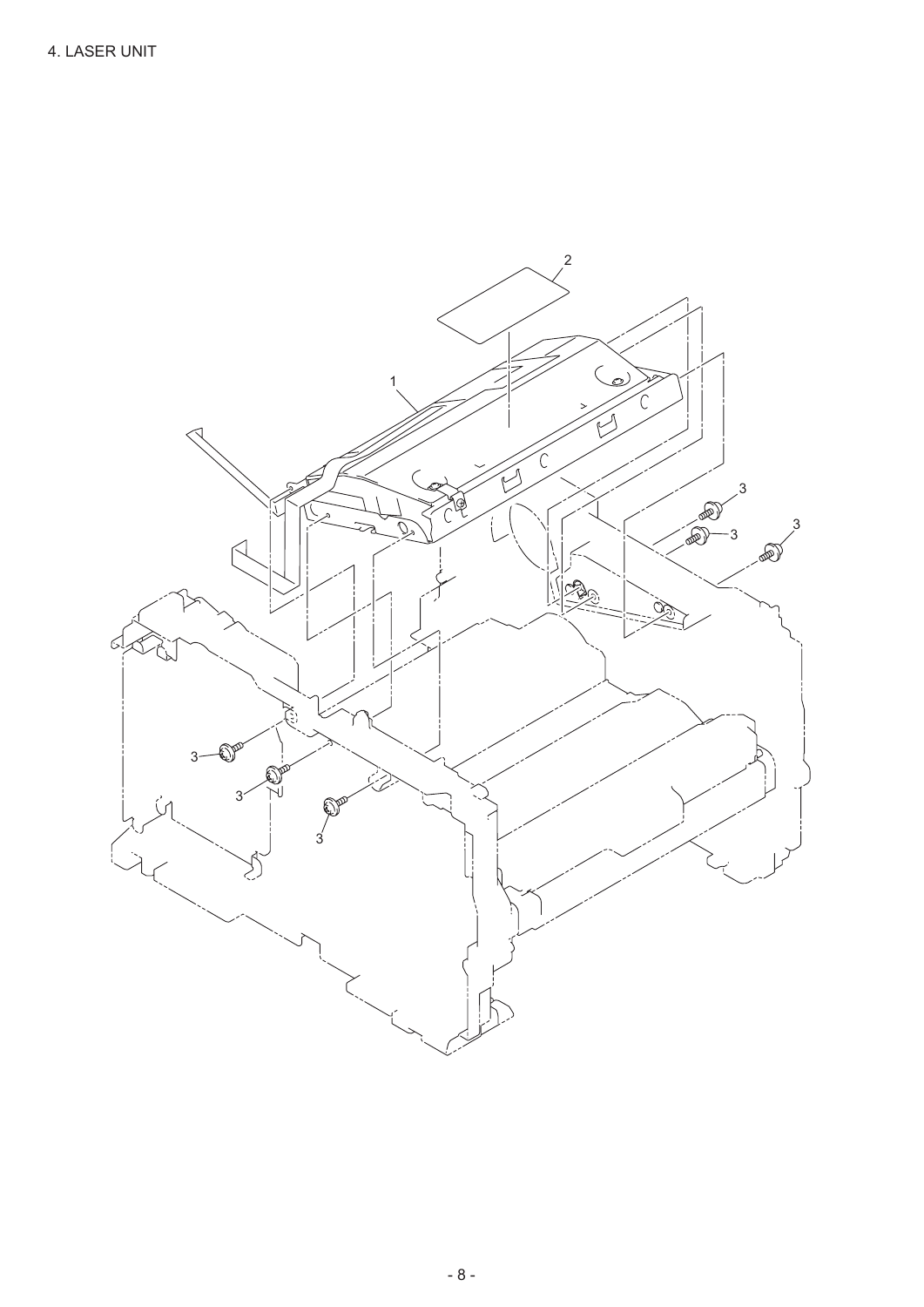# <span id="page-11-0"></span>5. PAPER FEEDER

| REF No.        | <b>CODE</b> | Q'TY           | <b>DESCRIPTION</b>             | <b>REMARKS</b> |
|----------------|-------------|----------------|--------------------------------|----------------|
| 1              | LM9001001   | 1              | PE EG SENSOR ASSY              |                |
| 2              | LM5131001   | 1              | PE ACTUATOR                    |                |
| 3              | LM5132001   | 1              | <b>EDGE ACTUATOR</b>           |                |
| 4              | LM5133001   | 1              | <b>EDGE ACTUATOR SPRING</b>    |                |
| 5              | LM5140001   | 1              | ROLLER HOLDER ASSY             |                |
| 6              | LM5150001   | 1              | <b>REGIST ACTUATOR FRONT</b>   |                |
| $\overline{7}$ | LM5151001   | 1              | <b>REGIST ACTUATOR REAR</b>    |                |
| $\bf 8$        | LM5152001   | $\mathcal{P}$  | <b>REGIST ACTUATOR SPRING</b>  |                |
| 9              | LJ9999001   | 1              | MP PE SENSOR ASSY              |                |
| 10             | LM5165001   | 1              | MP ROLLLER HOLDER ASSY         |                |
| 11             | LM5171001   | 1              | PE ACTUATOR MP                 |                |
| 12             | LU0027001   | 1              | PE ACTUATOR MP B 2             | chg            |
| 13             | LM6490001   | 1              | <b>MP SEPARATION SPRING A</b>  | chg            |
| 14             | LM6752001   | 1              | SEPARATION PAD ASSY MP 2       | chg            |
| 15             | LJ8657001   | 1              | <b>BINDER 2.3X7.9</b>          |                |
| 16             | LM5196001   | 1              | <b>TRAY MP ASSY</b>            |                |
| 17             | LM5201001   | 1              | <b>MP TRAY COVER ASSY</b>      |                |
| 18             | LM5205001   | 1              | PROCESS COVER ASSY AL          |                |
| 18             | LM5962001   | 1              | PROCESS COVER ASSY AL CHN      | add            |
| 18             | LM6964001   | 1              | PROCESS COVER ASSY AL IND      | add            |
| 18             | LM7031001   | 1              | RPOCESS COVER ASSY (HL-5251DN) | <b>ADD</b>     |
| $18-1$         | LM5124001   | 1              | PROCESS COVER STOPPER          |                |
| $18-2$         | LM5208001   | 1              | <b>SUPPORT FLAP AL</b>         |                |
| 19             | 085310816   | $\overline{2}$ | <b>TAPTITE BIND B M3x8</b>     |                |
| 20             | 087411016   | 1              | <b>TAPTITE CUP B M4X10</b>     |                |
| 21             | LM6584001   | $\overline{7}$ | <b>ANTISTATIC FILM SWI</b>     | add            |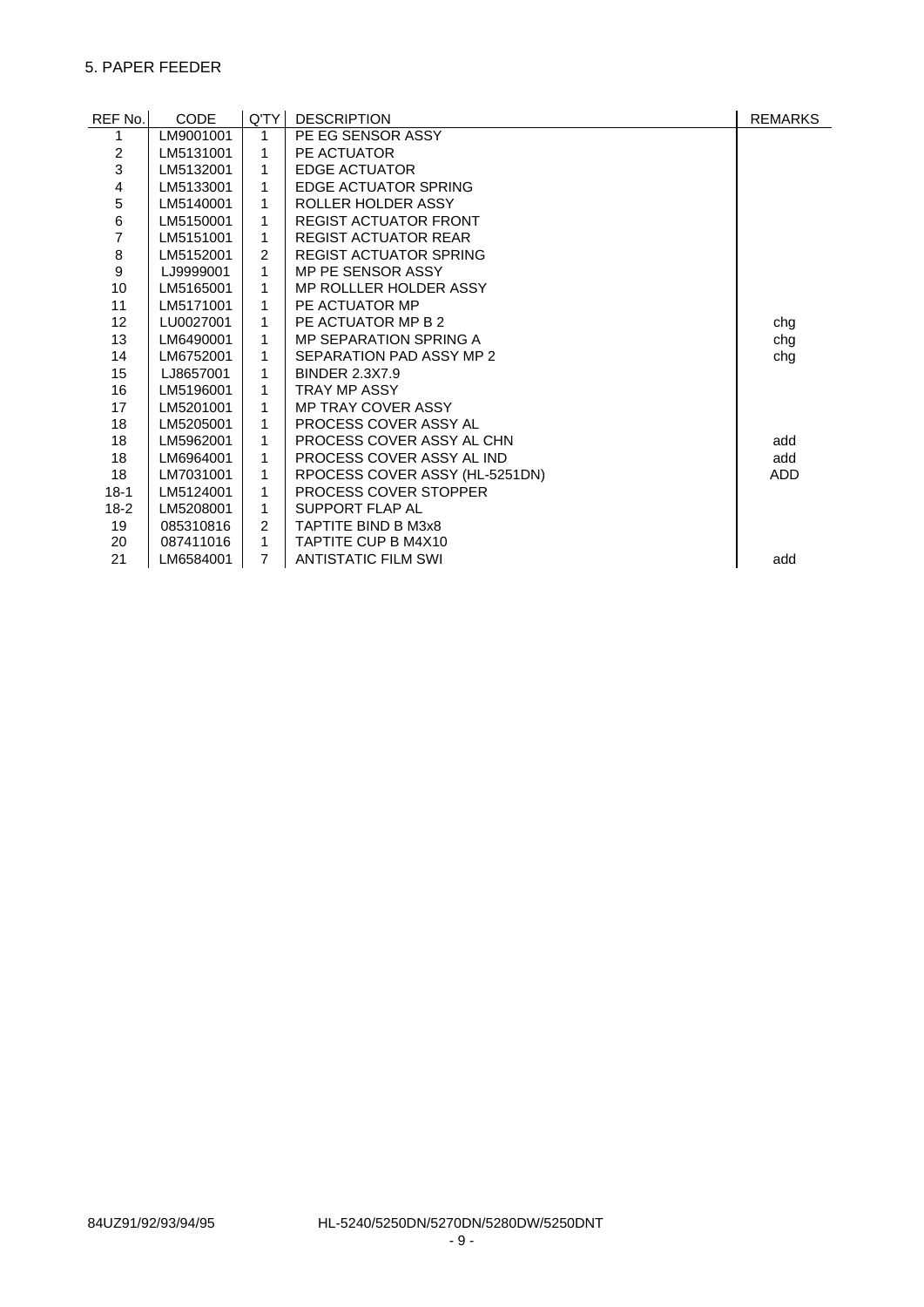<span id="page-12-0"></span>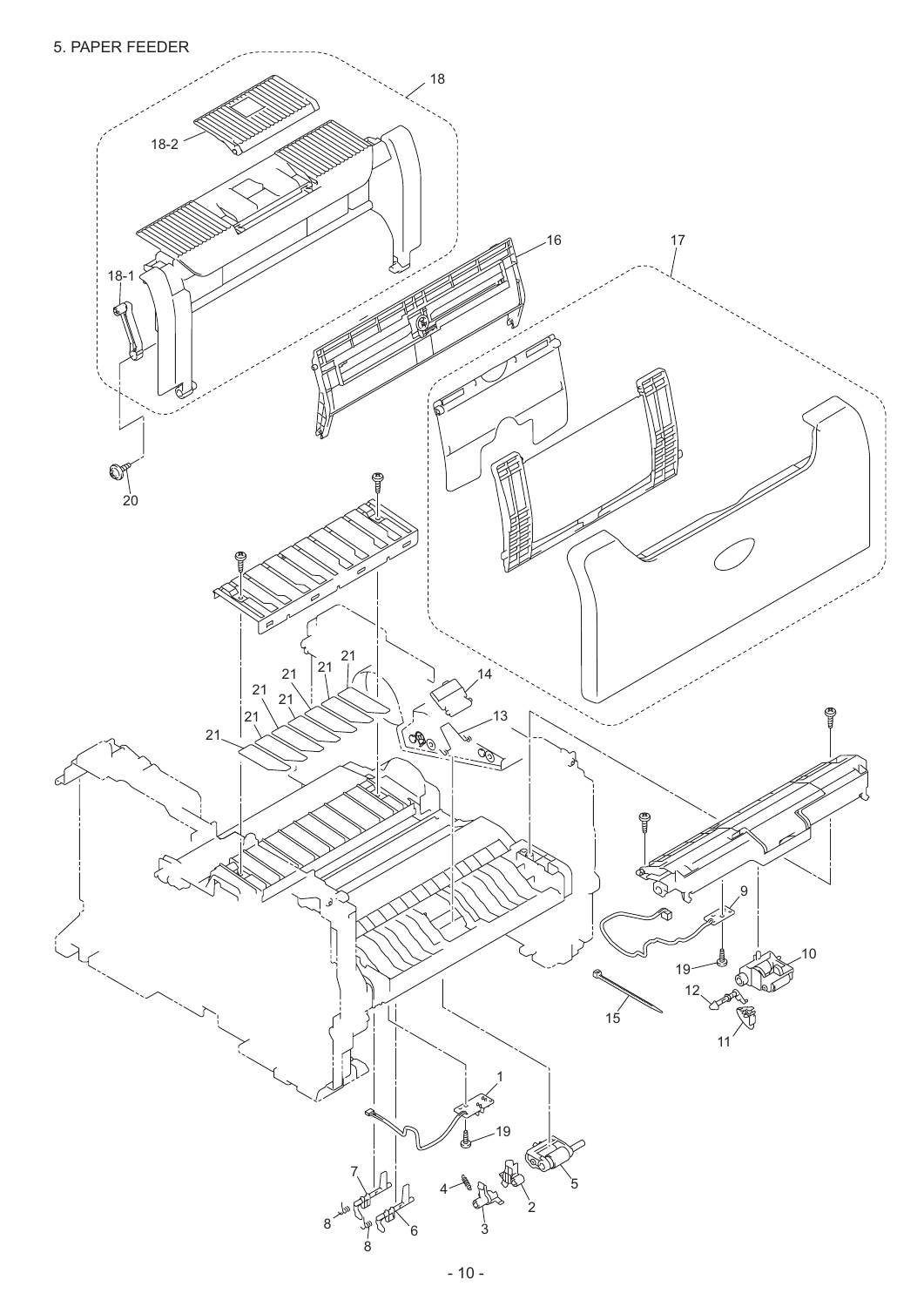<span id="page-13-0"></span>

| REF No. | <b>CODE</b> | LQ'TY LDESCRIPTION  | REMARKS |
|---------|-------------|---------------------|---------|
|         | LM5209001   | DX FEED ASSY LTR AL |         |
|         | LM5421001   | DX FEED ASSY A4 AL  |         |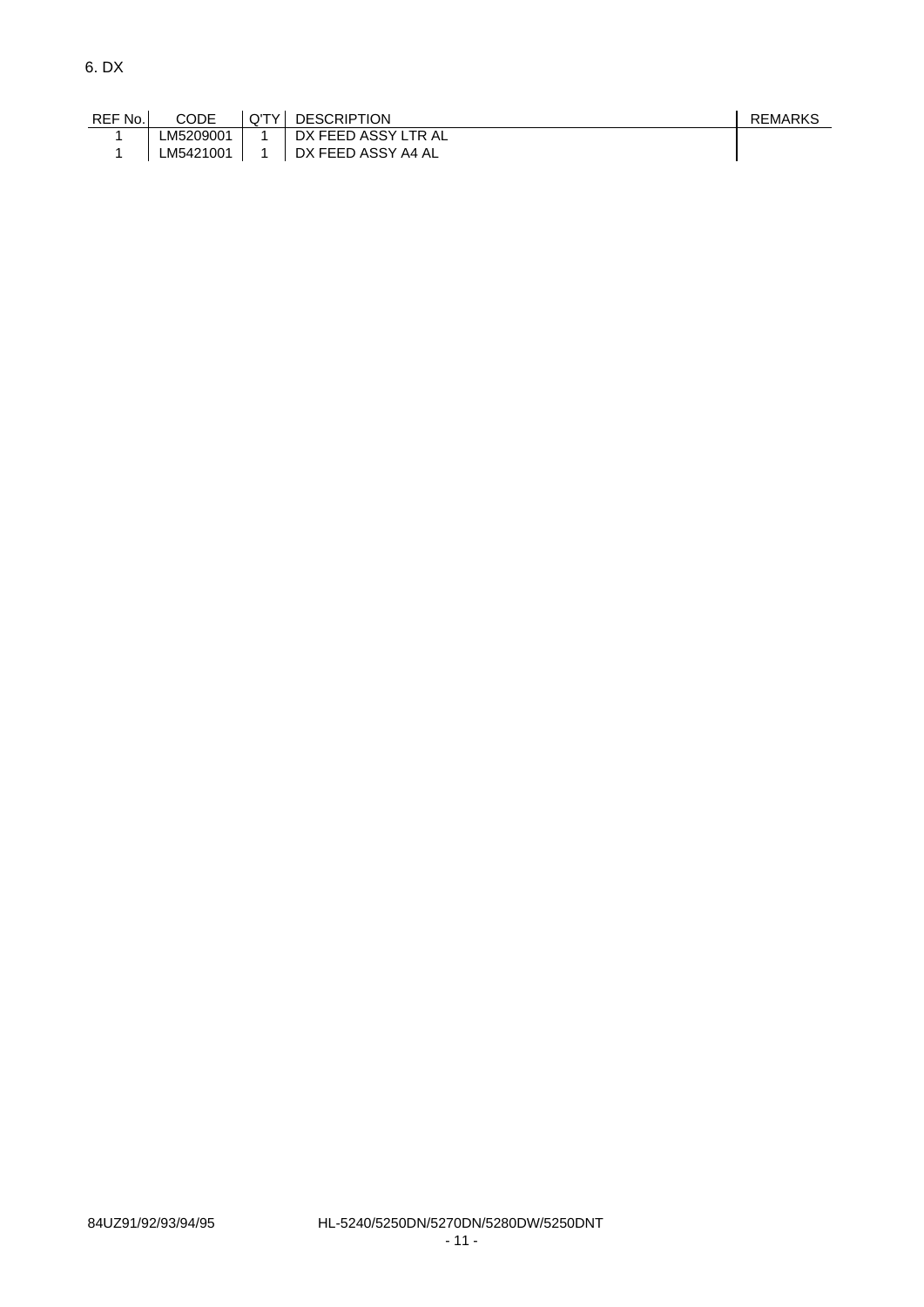<span id="page-14-0"></span>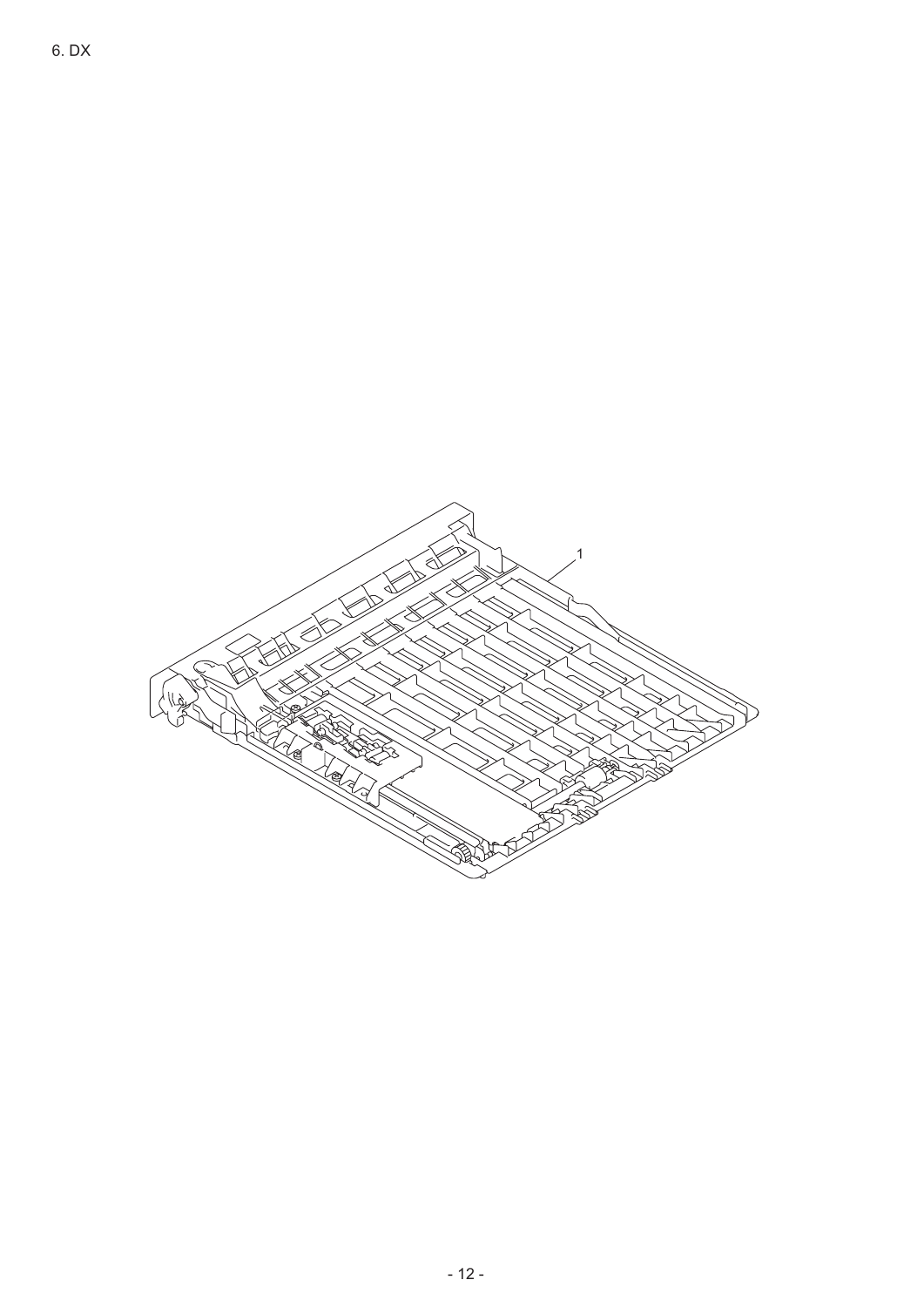# <span id="page-15-0"></span>7. PAPER TRAY

| REF No. | <b>CODE</b> | Q'TY I | <b>DESCRIPTION</b>       | <b>REMARKS</b> |
|---------|-------------|--------|--------------------------|----------------|
|         | LM5738001   |        | PAPER TRAY UNIT US       |                |
|         | LM5739001   |        | PAPER TRAY UNIT EUR      |                |
|         | LM6568001   |        | PAPER TRAY UNIT A4 S     | add            |
|         | LM6957001   |        | PAPER TRAY UNIT UNIV IND | ADD            |
| $1 - 1$ | LM5237001   |        | SEPARATION PAD ASSY      |                |
| $1 - 2$ | LM5239001   |        | SEPARATION PAD SPRING    |                |
| 1-3     | LM5245001   |        | GEAR 15                  |                |
| $1 - 4$ | LM5246001   |        | GEAR 21-16               |                |
| $1-5$   | LM5247001   |        | LIFT GEAR 46             |                |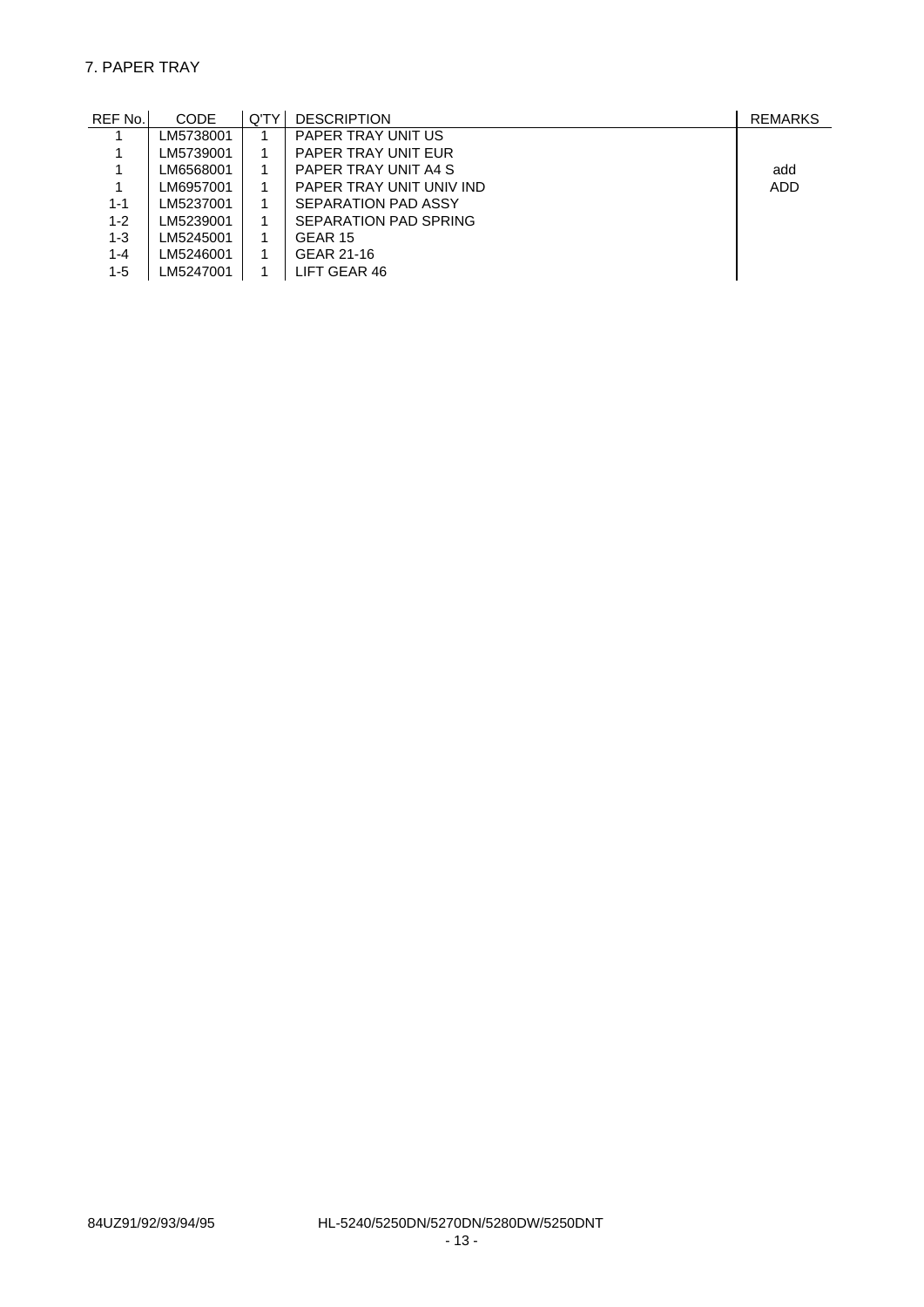<span id="page-16-0"></span>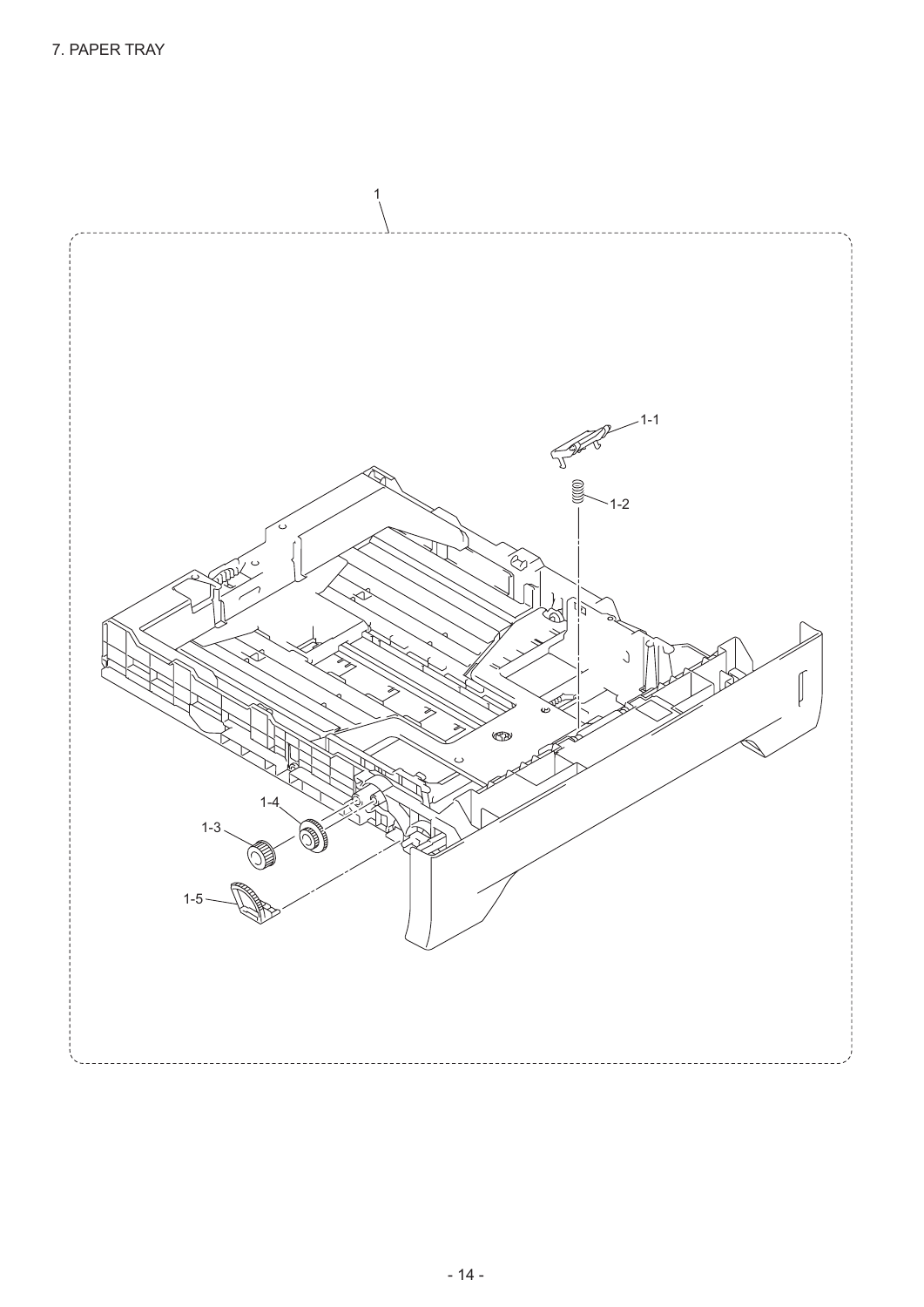# <span id="page-17-0"></span>8. FUSER UNIT

| REF No. | <b>CODE</b> | Q'TY | <b>DESCRIPTION</b>       | <b>SYMBOL</b> | <b>REMARKS</b> |
|---------|-------------|------|--------------------------|---------------|----------------|
|         | LU0214001   |      | FUSER UNIT 115V (SP)     |               | chg            |
|         | LU0215001   |      | FUSER UNIT 230V (SP)     |               | chg            |
|         | LU0217001   |      | FUSER UNIT 230V EUR (SP) |               | chg            |
|         | LU0216001   |      | FUSER UNIT 230V IND (SP) |               | <b>CHG</b>     |
|         | LU0112001   | 4    | FUSER UNIT 230V SNG (SP) |               | del            |
| 1-1     | LM5408001   | 4    | <b>PRESSURE SPRING</b>   |               | add            |
| $1 - 2$ | LM5513001   | 4    | EJECT PINCH ROLLER M     |               | add            |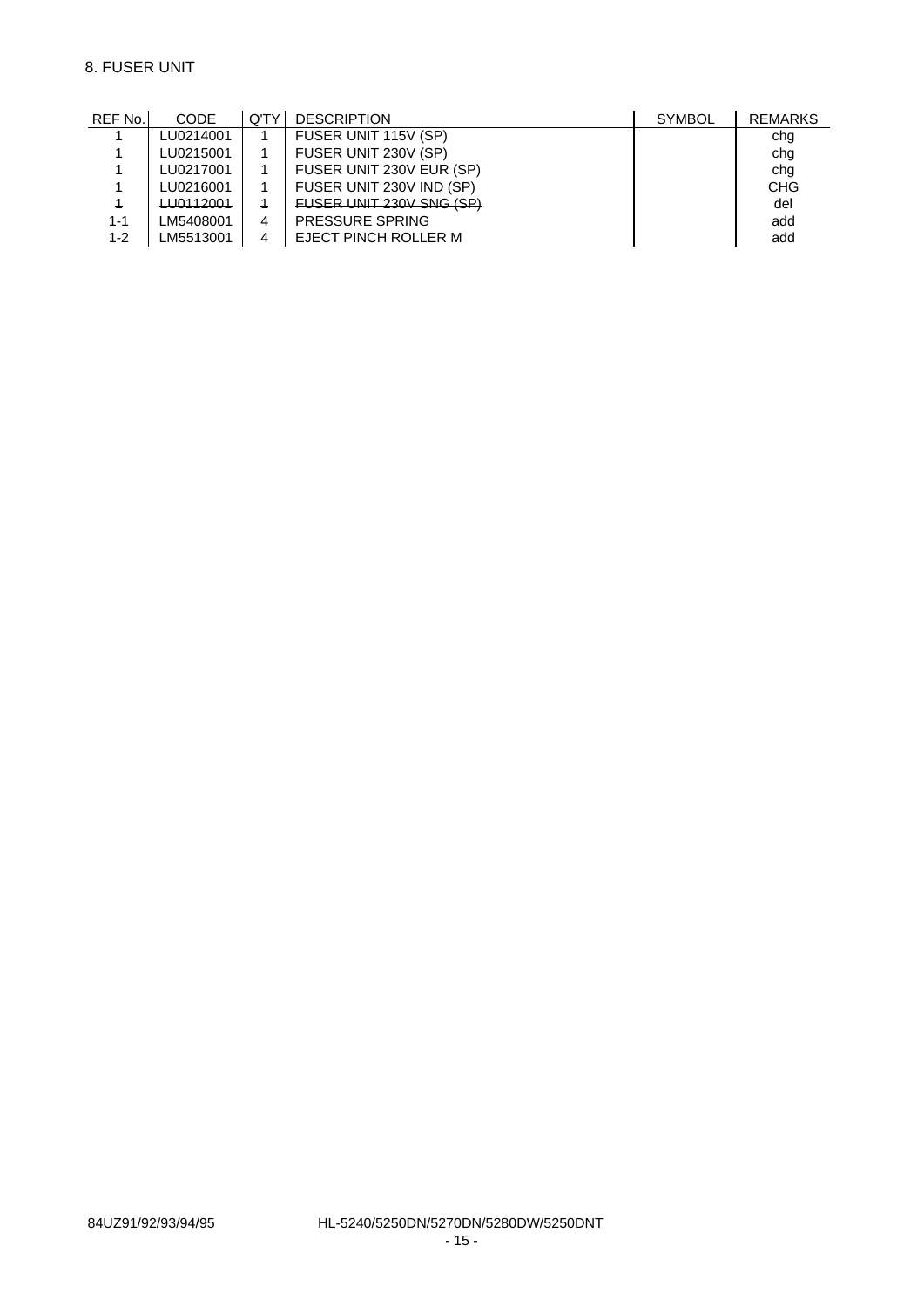<span id="page-18-0"></span>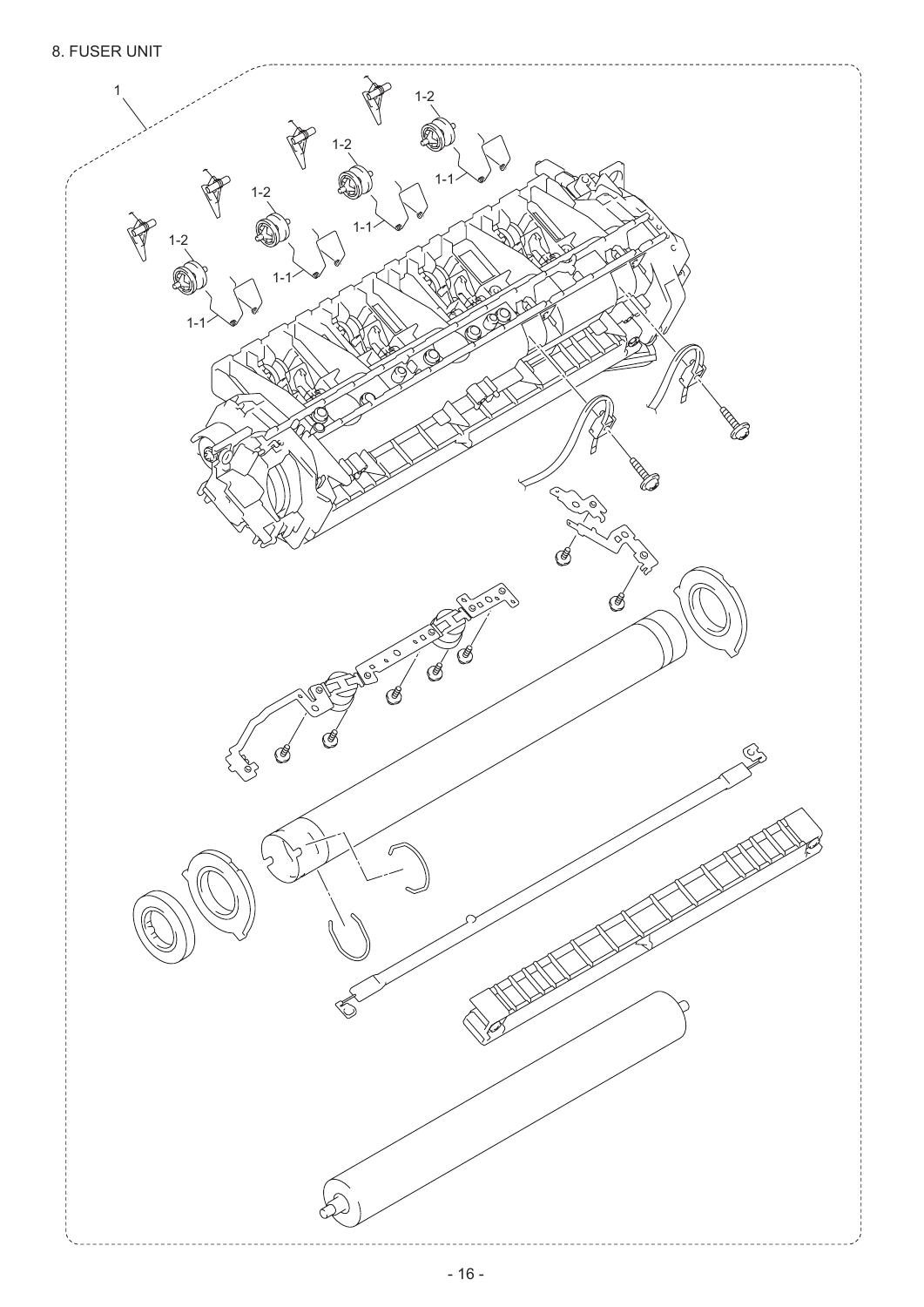# <span id="page-19-0"></span>9. COVERS&LABELS

| REF No.          | CODE      | Q'TY           | <b>DESCRIPTION</b>                              | <b>REMARKS</b> |
|------------------|-----------|----------------|-------------------------------------------------|----------------|
| 1                | LU0126001 | 1              | TOP COVER ASSY AL PSL (HL-5240/5250DN/5251DN)   | chg            |
| $\ddagger$       | LU0231001 | $\ddagger$     | TOP COVER ASSY AL MOF BEL PSL (HL-5240 MOF BEL) | del            |
| $1 - 1$          | LM5269001 | $\mathbf{1}$   | <b>INNER CHUTE AL</b>                           |                |
| $1 - 2$          | LM5083001 | 1              | SW KEY A                                        |                |
| $1 - 3$          | LM5084001 | 1              | SW KEY B                                        |                |
| $1 - 4$          | LJ9933001 | 1              | PANEL PCB ASSY AL                               |                |
| $1 - 5$          | 085411216 | 6              | TAPTITE BIND B M4x12                            |                |
| $1 - 6$          | LU0160001 | 1              | PAPER STACK LEVER ASSY AL                       | add            |
| $\overline{2}$   | LU0125001 | 1              | TOP COVER 2 ASSY 5270 PSL                       | chg            |
| $\overline{2}$   | LU0232001 | 1              | TOP COVER 2 ASSY 5280 PSL                       | chg            |
| $2 - 1$          | LM5269001 | 1              | <b>INNER CHUTE AL</b>                           |                |
| $2 - 2$          | LM5530001 | 1              | SW KEY A                                        |                |
| $2 - 3$          | LM5531001 | 1              | SW KEY B                                        |                |
| $2 - 4$          | LM5532001 | 1              | SW KEY C                                        |                |
| $2 - 5$          | LM5635001 | 1              | SET KEY PRINTED ASSY                            |                |
| $2 - 6$          | LM5534001 | 1              | <b>KEY TOP</b>                                  |                |
| $2 - 7$          | LM9041001 | 1              | LCD PANEL PCB ASSY AL                           |                |
| $2 - 8$          | LM5535001 | 1              | PANEL PLATE PRINTED ASSY 5270                   |                |
| $2 - 8$          | LM5768001 | 1              | PANEL PLATE PRINTED ASSY 5280                   |                |
| $2 - 9$          | LM9043001 | $\mathbf{1}$   | <b>BACK LIGHT PCB ASSY AL</b>                   |                |
| $2 - 10$         | LE7130001 | 1              | <b>BACK LIGHT FILM</b>                          |                |
| $2 - 11$         | 085411216 | $\overline{7}$ | TAPTITE BIND B M4x12                            |                |
| $2 - 12$         | LM5882001 | 1              | <b>SET KEY FILM</b>                             |                |
| $2 - 13$         | LU0160001 | 1              | PAPER STACK LEVER ASSY AL                       | add            |
| $2 - 14$         | LG6059001 | 1              | <b>LCD</b>                                      | add            |
| 3                | LM5778001 | 1              | SIDE COVER R ASSY AL                            |                |
| 4                | LM5780001 | 1              | SIDE COVER L ASSY AL (HL-5240/5250DN/5251DN)    |                |
| 4                | LM5779001 | 1              | SIDE COVER L 2 ASSY AL (HL-5270DN/5280DW)       |                |
| 4                | LU0282001 | 1              | SIDE COVER L ASSY AL MOF (HL-5240 MOF BEL)      | add            |
| 5                | LM5273001 | 1              | ACCESS COVER AL                                 |                |
| 6                | LM5274001 | 1              | REAR COVER AL                                   |                |
| $\overline{7}$   | LM5983001 | $\mathbf 1$    | <b>OUTER CHUTE ASSY2</b>                        | chg            |
| $\overline{7}$   | LU0277001 | 1              | OUTER CHUTE ASSY2 EL25 (US, CAN)                | <b>ADD</b>     |
| 8                | LM5424001 | 1              | DX COVER (HL-5240)                              | chg            |
| $\boldsymbol{9}$ | LM5771001 | 1              | <b>BROTHER EMBLEM AL</b>                        |                |
| 10               | LM5521001 | 1              | MODEL PLATE 5240                                |                |
| 10               | LM5284001 | $\mathbf{1}$   | MODEL PLATE 5250                                |                |
| 10               | LM5537001 | $\mathbf 1$    | MODEL PLATE 5270                                |                |
| 10               | LM5604001 | 1              | MODEL PLATE 5280                                |                |
| 10               | LU0059001 | 1              | MODEL PLATE 5251                                | add            |
| 11               | LM5542001 | 1              | PROCESS UNIT OP LABEL AL US                     |                |
| 11               | LM5834001 | 1              | PROCESS UNIT OP LABEL AL EUR                    |                |
| 11               | LM5835001 | 1              | PROCESS UNIT OP LABEL AL AP                     |                |
| 11               | LM5836001 | 1              | PROCESS UNIT OP LABEL AL CHN                    |                |
| 11               | LU0060001 | 1              | PROCESS UNIT OP LABEL AL ITA (HL-5251DN)        | add            |
| 12               | LM5758001 | 1              | RELEASE LABEL                                   |                |
| 13               | 085411216 | 6              | TAPTITE BIND B M4x12                            |                |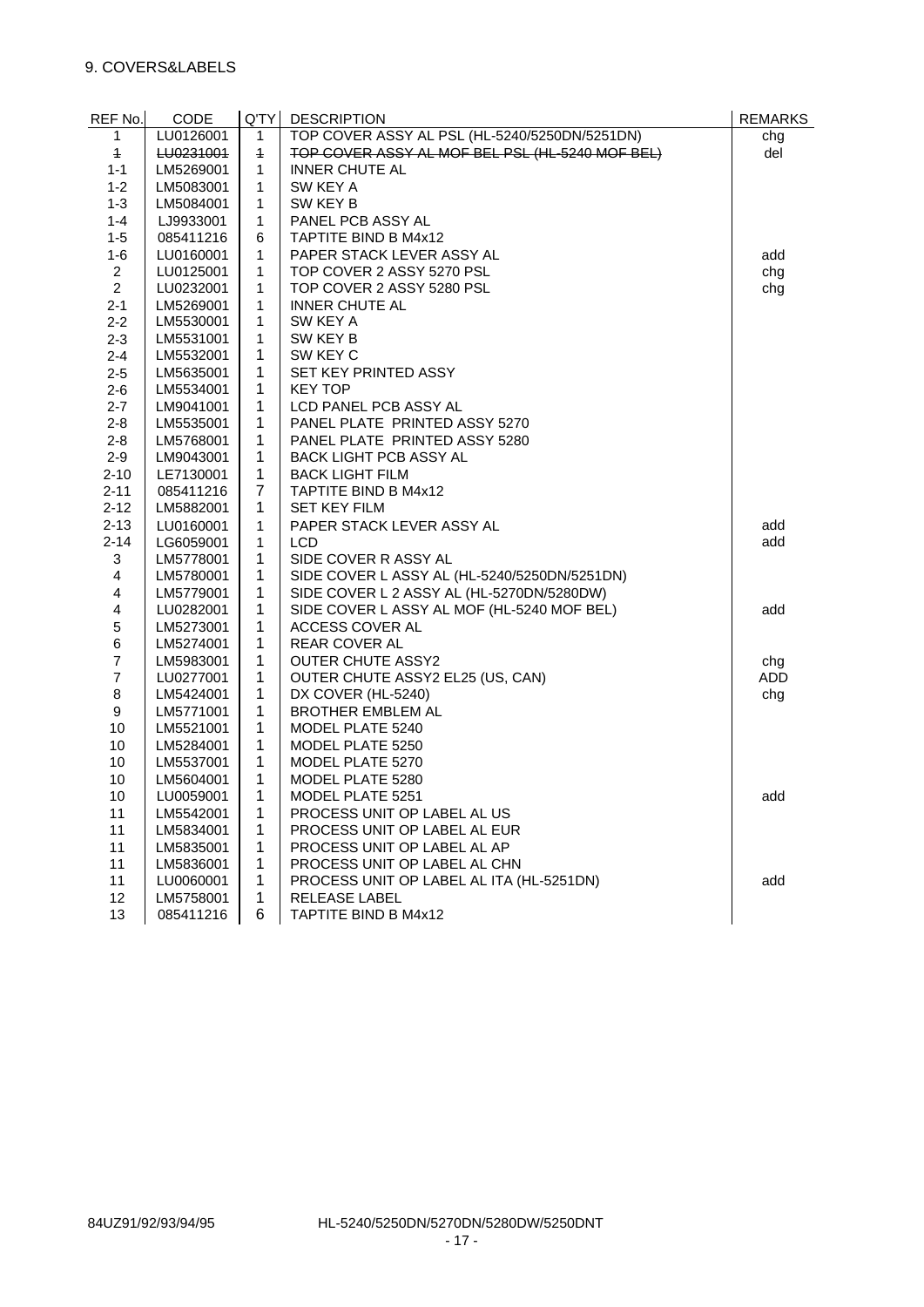<span id="page-20-0"></span>[9. COVERS&LABELS](#page-19-0)

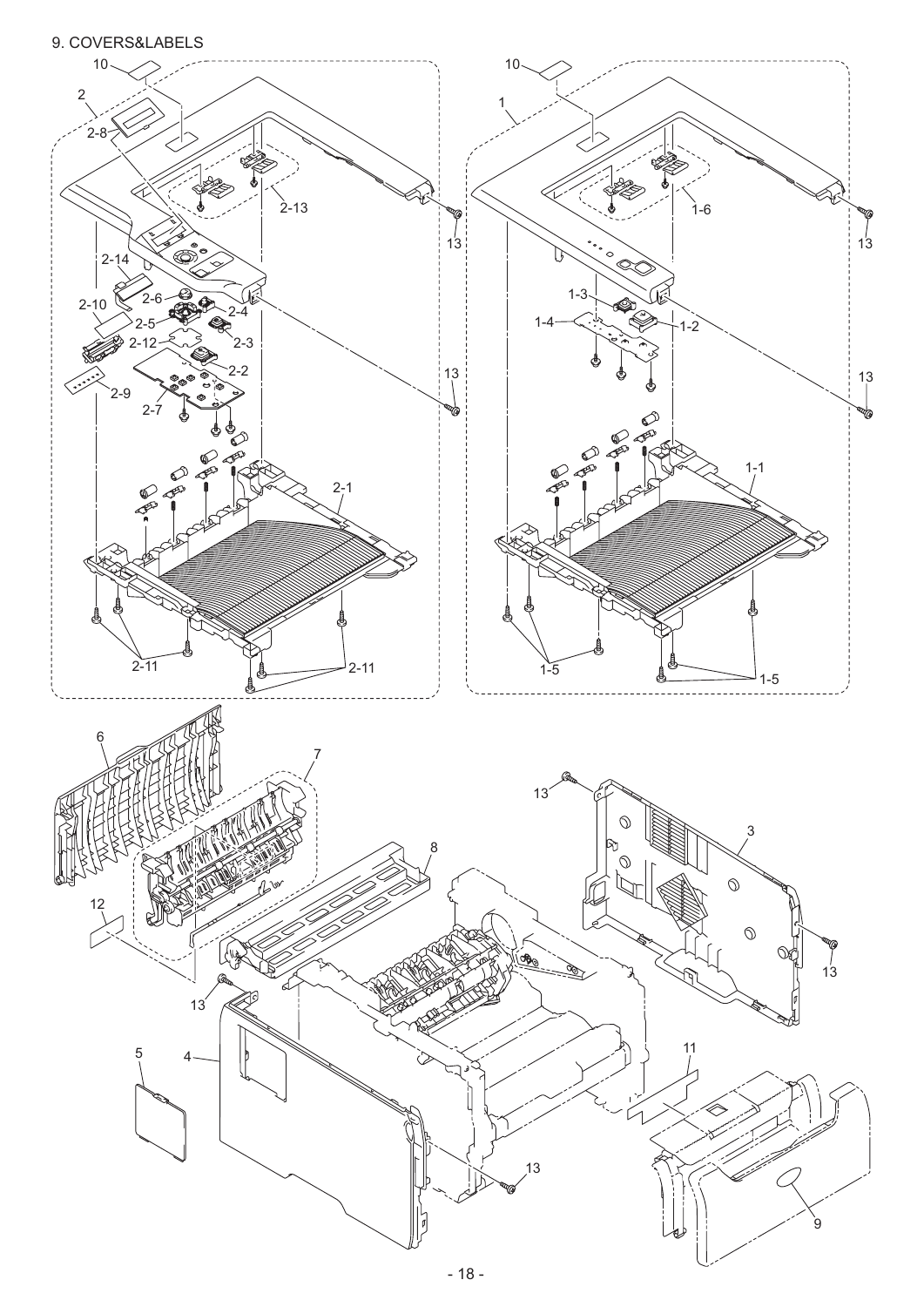### <span id="page-21-0"></span>10. MAIN PCB

| REF No. | <b>CODE</b> | Q'TY I | <b>DESCRIPTION</b>      | <b>SYMBOL</b> | REMARKS |
|---------|-------------|--------|-------------------------|---------------|---------|
|         | LM9076001   |        | MAIN PCB ASSY 5240      |               |         |
|         | LM9077001   |        | MAIN PCB ASSY 5250      |               |         |
|         | LM9110001   |        | MAIN PCB ASSY 5270      |               |         |
|         | LM9064001   |        | MAIN PCB ASSY 5280DW US |               |         |
|         | LM9138001   |        | MAIN PCB ASSY 5280DW EU |               |         |
|         | LM9169001   |        | MAIN PCB ASSY 5240 CHN  |               | add     |
|         | LM9170001   |        | MAIN PCB ASSY 5250 CHN  |               | add     |
|         | LM9429001   |        | MAIN PCB ASSY 5240 IND  |               | add     |
|         | LM9430001   |        | MAIN PCB ASSY 5250 IND  |               | add     |
|         | LV0048001   |        | MAIN PCB ASSY 5250 KOR  |               | ADD     |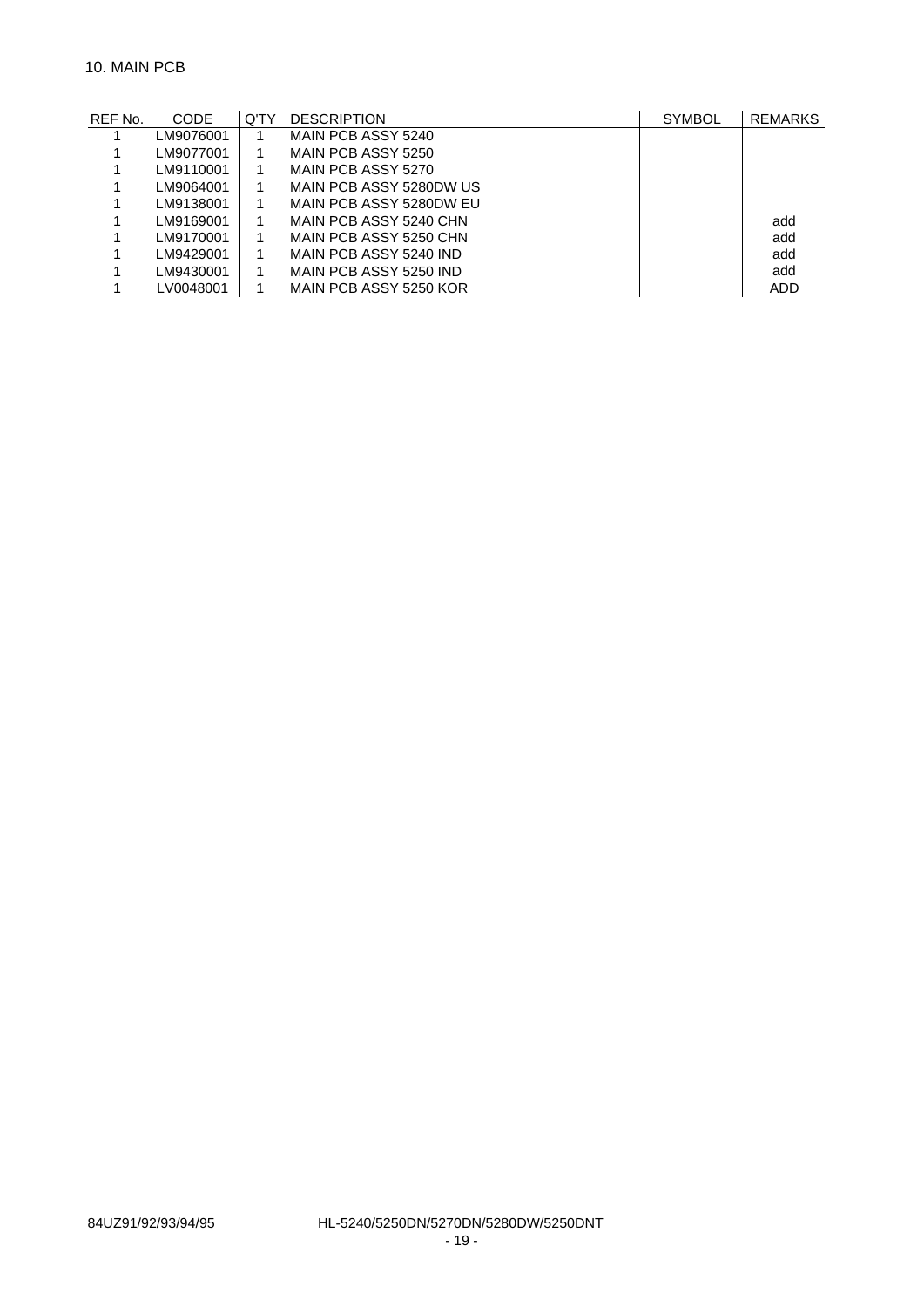<span id="page-22-0"></span>

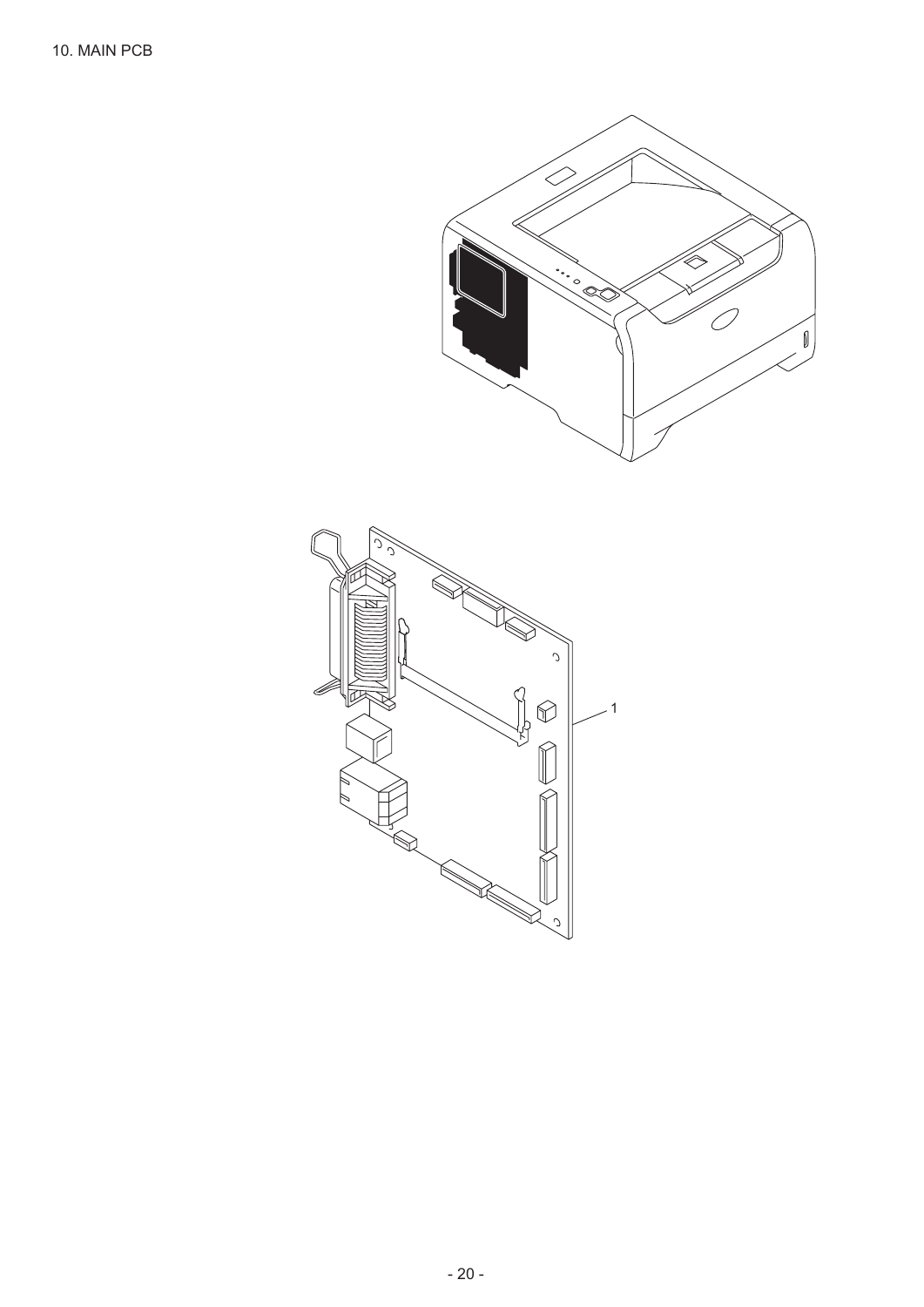<span id="page-23-0"></span>

| REF No. | CODE       | O'TY LDESCRIPTION                                  | REMARKS |
|---------|------------|----------------------------------------------------|---------|
|         | ∟19979001. | PS PCB UNIT AL 115V                                |         |
|         | ∟J9983001. | PS PCB UNIT AL 230V                                |         |
|         |            | LM9088001   1   PS PCB UNIT AL CHN (CHN, IND, RUS) | CHG     |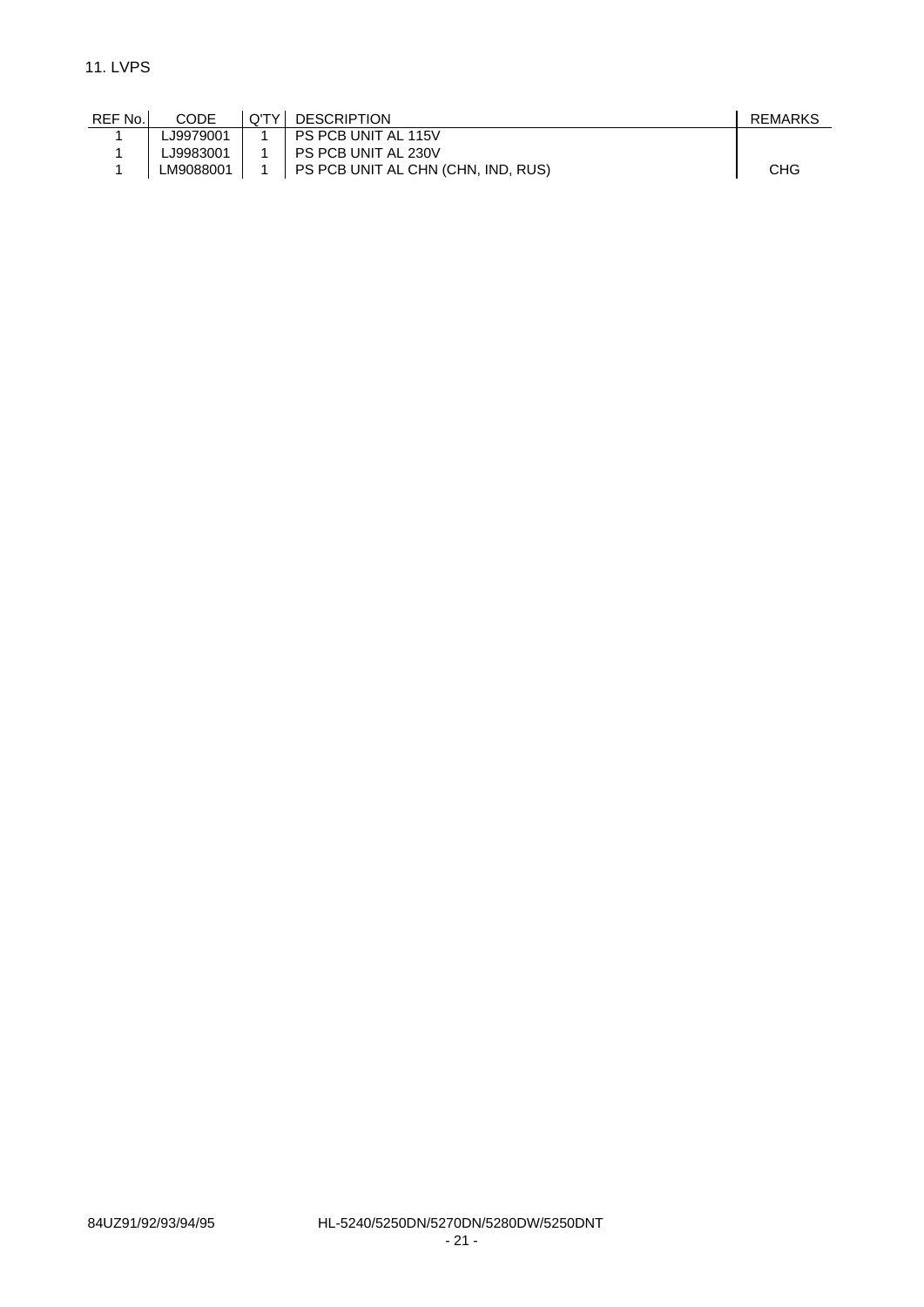<span id="page-24-0"></span>

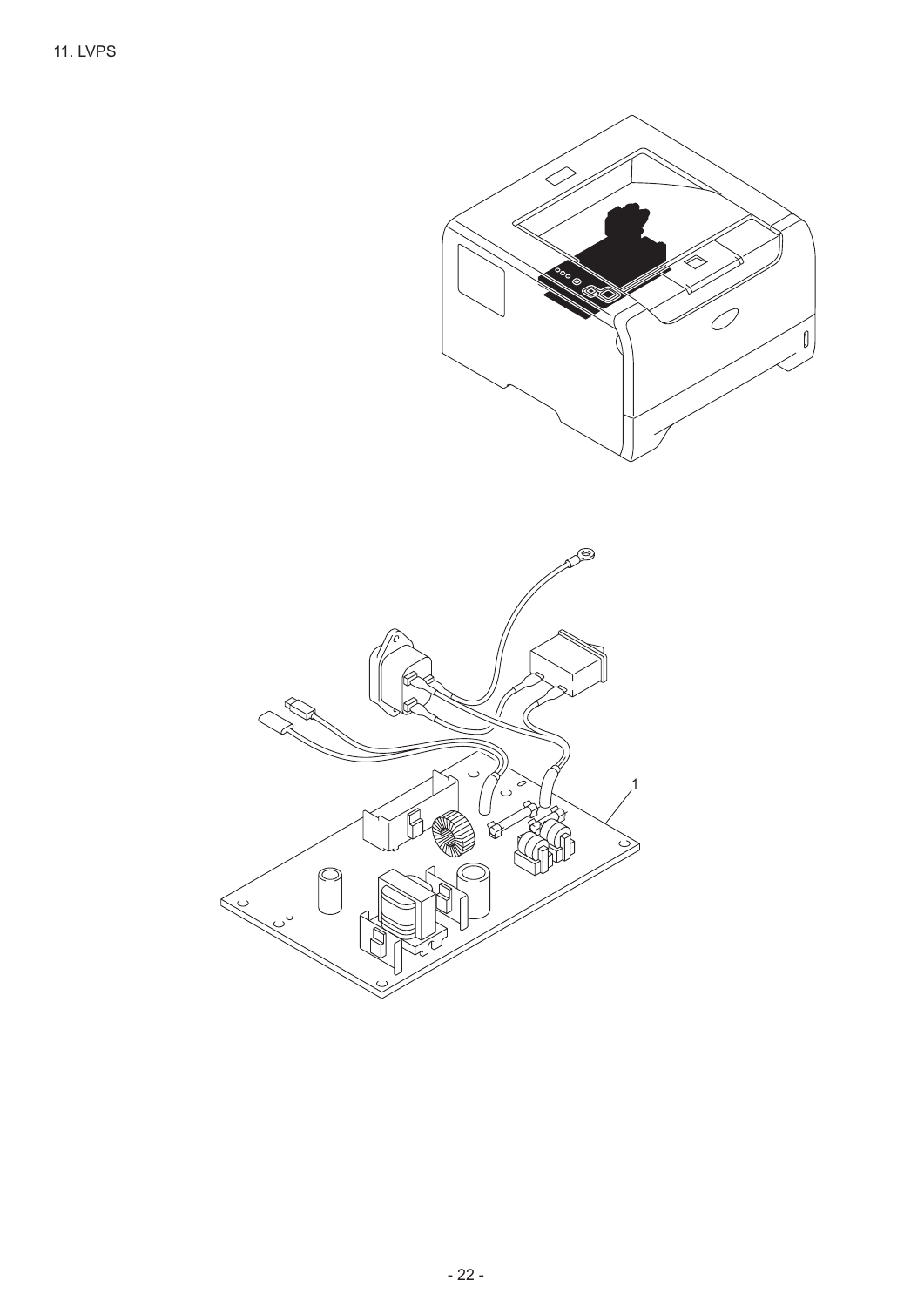<span id="page-25-0"></span>

| REF No.I | <b>CODE</b> | <b>COTYL DESCRIPTION</b>    | <b>REMARKS</b> |
|----------|-------------|-----------------------------|----------------|
|          | LJ9978001   | HIGH-VOLTAGE PS PCB ASSY AL |                |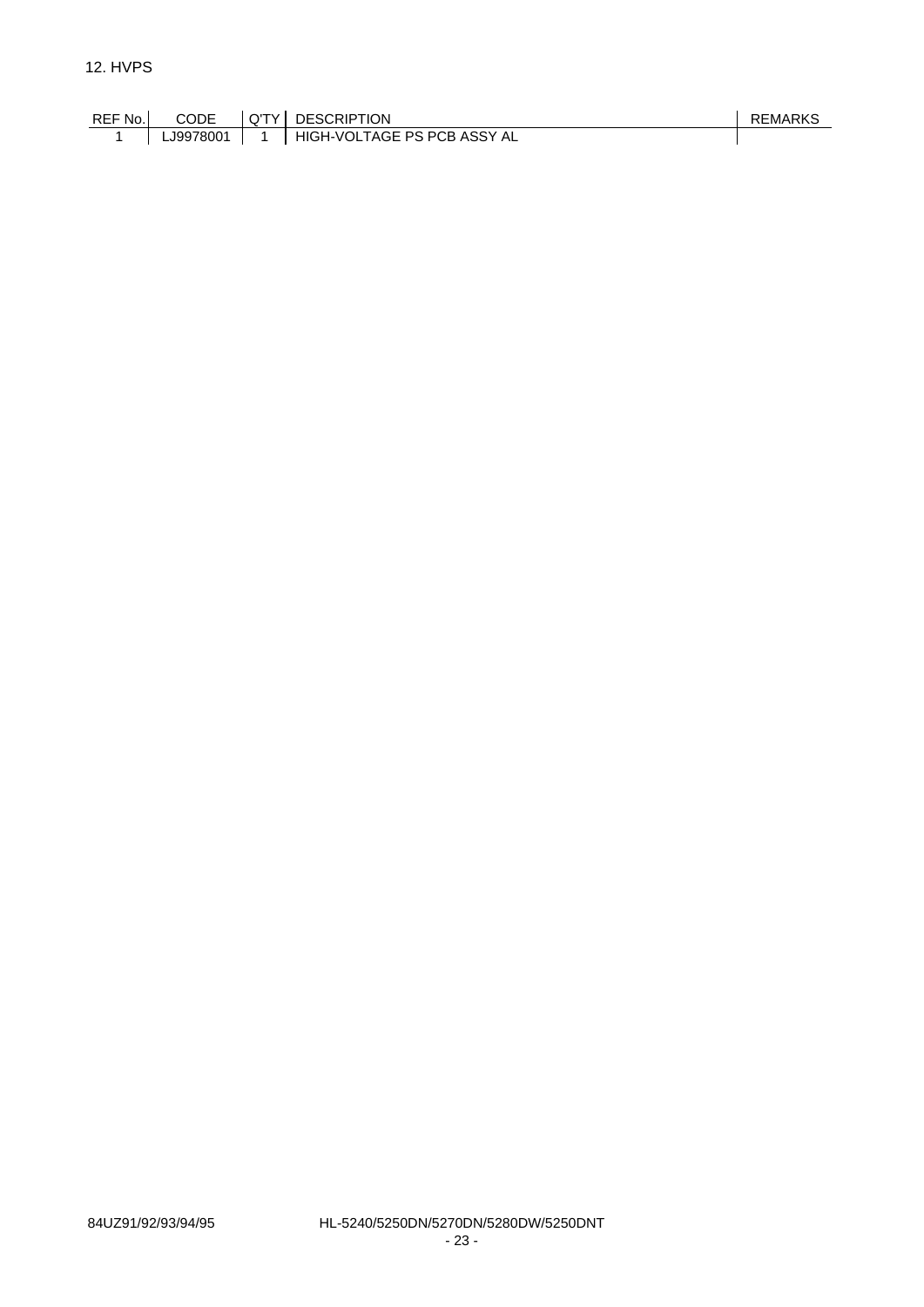<span id="page-26-0"></span>

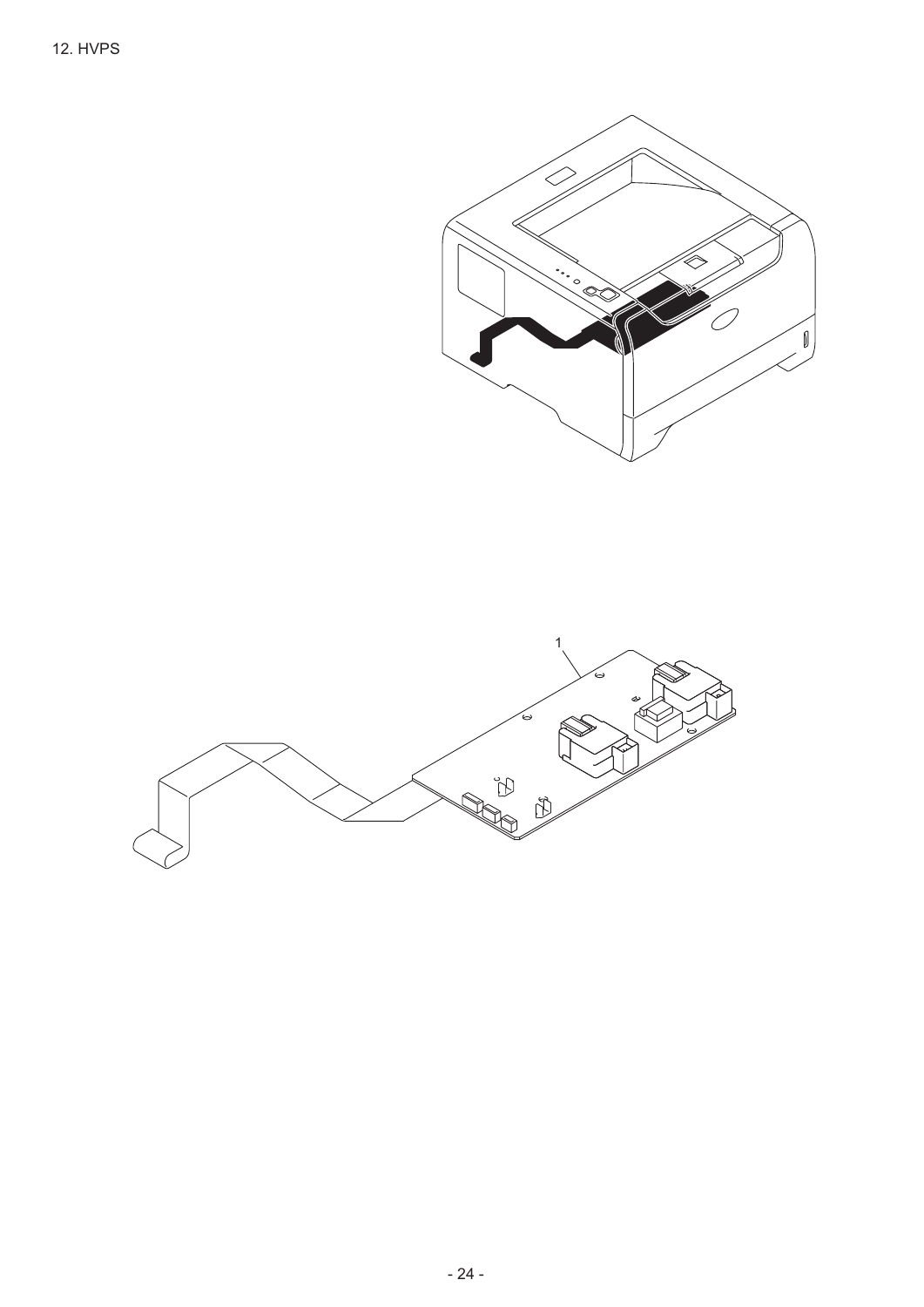# <span id="page-27-0"></span>13. AC CORDS

| REF No. | <b>CODE</b> | Q'TY | <b>DESCRIPTION</b>            | <b>REMARKS</b> |
|---------|-------------|------|-------------------------------|----------------|
| 1A      | LJ9271001   |      | AC CORD ASSY LF UL/CSA 10A    |                |
| 1В      | LJ9103001   |      | AC CORD ASSY LF VDE           |                |
| 1C      | LJ9254001   |      | AC CORD ASSY LF SEV           |                |
| 1D      | LJ9294001   |      | AC CORD ASSY LF CHILE         |                |
| 1E      | LJ9666001   |      | AC CORD LF SAA                |                |
| 1F      | LJ9921001   |      | AC CORD ASSY LF, BS/PSB       |                |
| 1G      | LM9288001   |      | AC CORD ASSY LF, ISRAEL       | <b>CHG</b>     |
| 1H      | LJ9338001   |      | AC CORD ASSY LF, CHINA        |                |
| 11      | LJ9295001   |      | AC CORD ASSY LF, SOUTH AFRICA |                |
| 1J      | LJ9256001   | 1    | AC CORD ASSY LF, DEMKO        |                |
| 1K      | LJ9727001   |      | AC CORD LF. ARG               |                |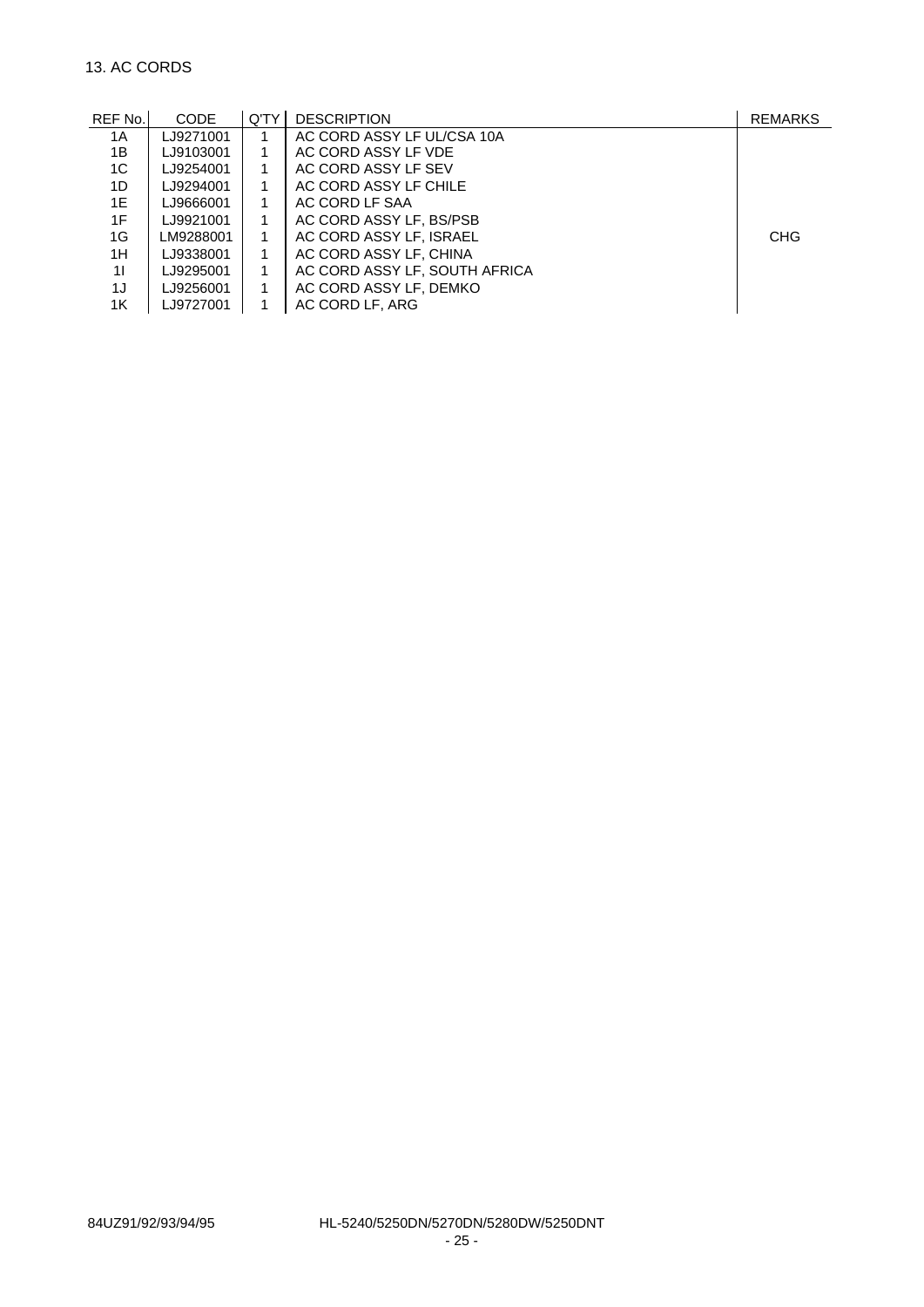<span id="page-28-0"></span>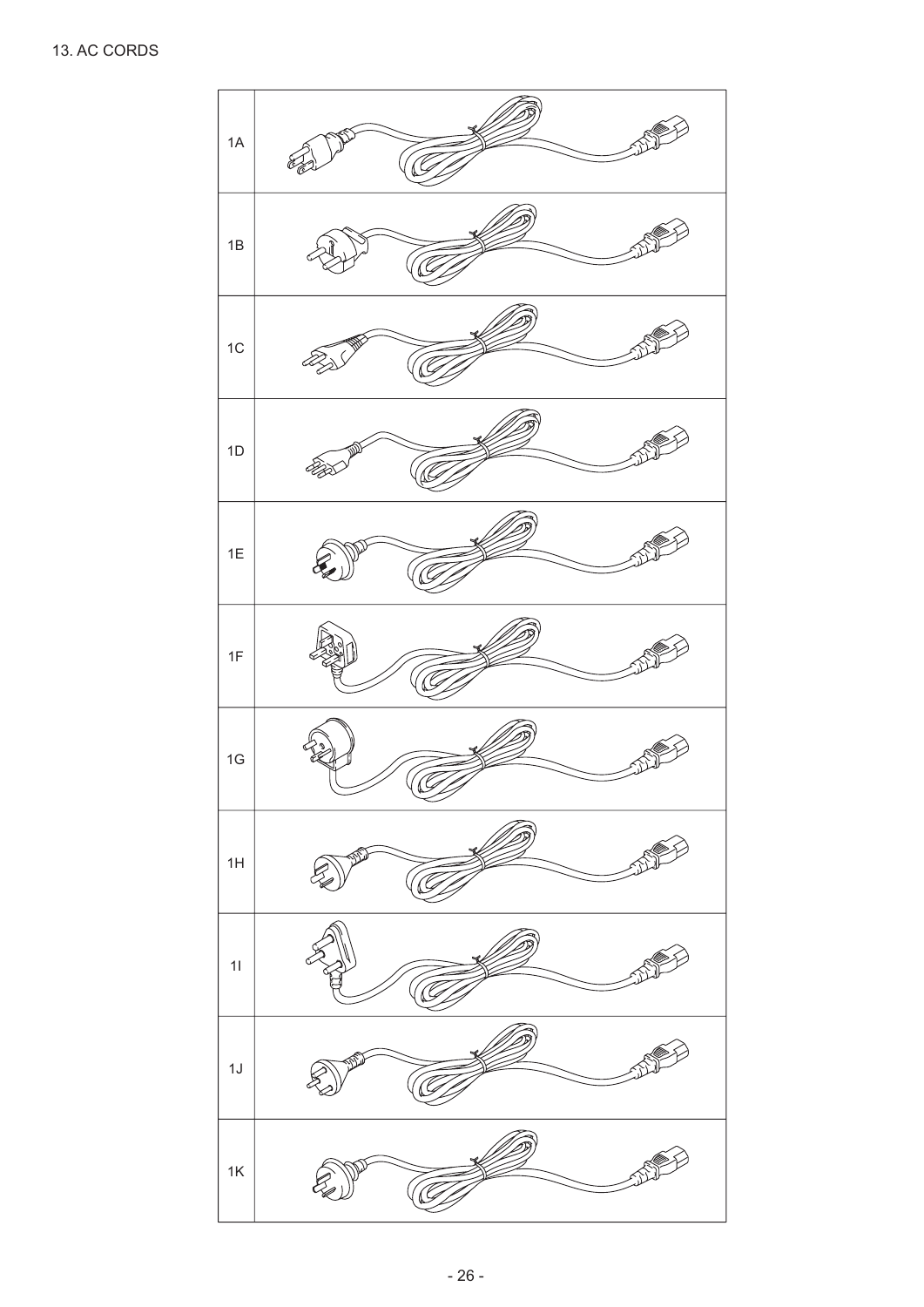| REF No.                                   | CODE                   | Q'TY                | <b>DESCRIPTION</b>                                       | <b>REMARKS</b> |
|-------------------------------------------|------------------------|---------------------|----------------------------------------------------------|----------------|
| 1                                         | LU0015001              | 1                   | CD ASSY 40/50 S AL                                       | chg            |
| $\ddagger$                                | LM5594001              | $\ddagger$          | <b>CD ASSY 70 AL</b>                                     | del            |
| 1                                         | LM6464001              | 1                   | CD ASSY 70/80 AL                                         | chg            |
| 1                                         | LM6232001              | 1                   | CD ASSY AL CHN                                           |                |
| $\overline{\phantom{a}}$                  | LM5997001              | $\overline{1}$      | CD ASSY 40/50AL EEU/RUS                                  | del            |
| $\mathbf{1}$                              | LM5903001              | 1                   | CD ASSY AL EEU/RUS                                       | add            |
| 1                                         | LM6785001              | 1                   | CD ASSY HL-5240 KOR                                      | add            |
| 1                                         | LU0244001              | 1                   | CD ASSY AL KOR (HL-5250DN KOR)                           | add            |
| 1                                         | LM6947001              | 1                   | CD ASSY 40/50 AL IND                                     | add            |
| 2                                         | LM5292001              | $\ddagger$          | SET GUIDE AL ENG                                         | del            |
| $\overline{c}$                            | LM6472001              | 1                   | SET GUIDE AL ENG UNIV                                    | chg            |
| $\overline{c}$                            | LM5668001              | 1                   | SET GUIDE AL-LCD ENG                                     |                |
| $\overline{2}$                            | LM5678001              | $\ddagger$          | <b>SET GUIDE AL-W ENG</b>                                | del            |
| $\overline{c}$<br>$\overline{\mathbf{z}}$ | LM6475001              | 1                   | SET GUIDE AL-W ENG UNIV                                  | chg            |
| $\overline{c}$                            | LM5628001<br>LM6473001 | $\overline{1}$<br>1 | SET GUIDE AL FRE<br>SET GUIDE AL FRE UNIV                | del            |
| $\overline{c}$                            | LM5667001              | 1                   | SET GUIDE AL-LCD FRE                                     | chg            |
| $\mathbf 2$                               | LM5680001              | $\overline{1}$      | <b>SET GUIDE AL-W FRE</b>                                | del            |
| $\overline{c}$                            | LM6476001              | 1                   | SET GUIDE AL-W FRE UNIV                                  | chg            |
| $\overline{c}$                            | LM5618001              | 1                   | SET GUIDE AL GER                                         |                |
| $\overline{c}$                            | LM5666001              | 1                   | SET GUIDE AL-LCD GER                                     |                |
| $\overline{c}$                            | LM5679001              | 1                   | SET GUIDE AL-W GER                                       |                |
| $\overline{2}$                            | LM5651001              | $\ddagger$          | SET GUIDE AL SPA                                         | del            |
| $\overline{c}$                            | LM6474001              | 1                   | SET GUIDE AL SPA UNIV                                    | chg            |
| $\overline{c}$                            | LM5671001              | 1                   | SET GUIDE AL-LCD SPA                                     |                |
| $\overline{2}$                            | LM5683001              | 1                   | SET GUIDE AL-W SPA                                       |                |
| $\overline{c}$                            | LM5652001              | 1                   | SET GUIDE AL POR                                         |                |
| $\overline{c}$                            | LM5672001              | 1                   | SET GUIDE AL-LCD POR                                     |                |
| $\overline{c}$                            | LM5684001              | 1                   | SET GUIDE AL-W POR                                       |                |
| $\overline{c}$                            | LM5638001              | $\mathbf{1}$        | SET GUIDE AL ITA                                         |                |
| $\overline{c}$                            | LM5670001              | 1                   | SET GUIDE AL-LCD ITA                                     |                |
| $\overline{c}$                            | LM5682001              | 1                   | SET GUIDE AL-W ITA                                       |                |
| $\overline{c}$                            | LM5657001              | 1                   | SET GUIDE AL CHN                                         |                |
| $\overline{c}$                            | LM5653001              | 1                   | SET GUIDE AL NOR                                         |                |
| $\overline{c}$                            | LM5673001              | 1                   | SET GUIDE AL-LCD NOR                                     |                |
| $\overline{c}$                            | LM5685001              | 1                   | SET GUIDE AL-W NOR                                       |                |
| $\overline{c}$                            | LM5662001              | 1                   | SET GUIDE AL SWE                                         |                |
| $\overline{c}$                            | LM5674001              | 1                   | SET GUIDE AL-LCD SWE                                     |                |
| $\overline{c}$                            | LM5686001              | 1                   | SET GUIDE AL-W SWE                                       |                |
| $\overline{2}$                            | LM5663001              | 1                   | SET GUIDE AL DAN                                         |                |
| $\overline{c}$                            | LM5675001              | 1                   | SET GUIDE AL-LCD DAN                                     |                |
| $\overline{2}$                            | LM5687001              | 1                   | SET GUIDE AL-W DAN                                       |                |
| $\overline{2}$                            | LM5664001              | 1                   | SET GUIDE AL FIN                                         |                |
| $\overline{c}$                            | LM5676001              | 1                   | SET GUIDE AL-LCD FIN                                     |                |
| $\overline{c}$                            | LM5688001              | 1                   | SET GUIDE AL-W FIN                                       |                |
| $\overline{2}$                            | LM5665001              | 1                   | SET GUIDE AL DUT                                         |                |
| $\overline{c}$                            | LM5669001              | $\mathbf{1}$        | SET GUIDE AL-LCD DUT                                     |                |
| $\overline{c}$                            | LM5681001              | 1                   | SET GUIDE AL-W DUT                                       |                |
| $\overline{2}$                            | LM5893001              | 1                   | SET GUIDE AL RUS                                         | add            |
| $\overline{2}$<br>$\overline{2}$          | LM5896001              | 1                   | SET GUIDE AL-LCD RUS                                     | add            |
| $\overline{c}$                            | LM5891001<br>LM5894001 | 1<br>1              | SET GUIDE AL ENG/CZE/HUN<br>SET GUIDE AL-LCD ENG/CZE/HUN | add<br>add     |
| $\overline{c}$                            | LM5892001              | 1                   | SET GUIDE AL POL/BUL/ROM                                 | add            |
| $\overline{c}$                            | LM5895001              | 1                   | SET GUIDE AL-LCD POL/BUL/ROM                             | add            |
| $\overline{c}$                            | LM6945001              | 1                   | SET GUIDE 40/50 AL IND                                   | add            |
| 3                                         | LU0425001              | 1                   | <b>CD-ROM ASSY VISTA EU/US</b>                           | <b>CHG</b>     |
| 3                                         | LU0426001              | 1                   | CD-ROM ASSY VISTA CHN/ENG                                | ADD            |
| 3                                         | LU0429001              | $\mathbf{1}$        | CD-ROM ASSY VISTA EEU/RUS                                | ADD            |
| 3                                         | LU0430001              | 1                   | <b>CD-ROM ASSY VISTA KOR</b>                             | ADD            |
| 4                                         | LJ9803001              | 1                   | USB CABLE 2.0 CHN                                        | add            |
| 5                                         | LU0354001              | 1                   | SETUP GUIDE VISTA ENG                                    | ADD            |
| 5                                         | LU0370001              | 1                   | SETUP GUIDE VISTA W ENG                                  | ADD            |
| 5                                         | LU0355001              | 1                   | SETUP GUIDE VISTA GER                                    | ADD            |

84UZ91/92/93/94/95

HL-5240/5250DN/5270DN/5280DW/5250DNT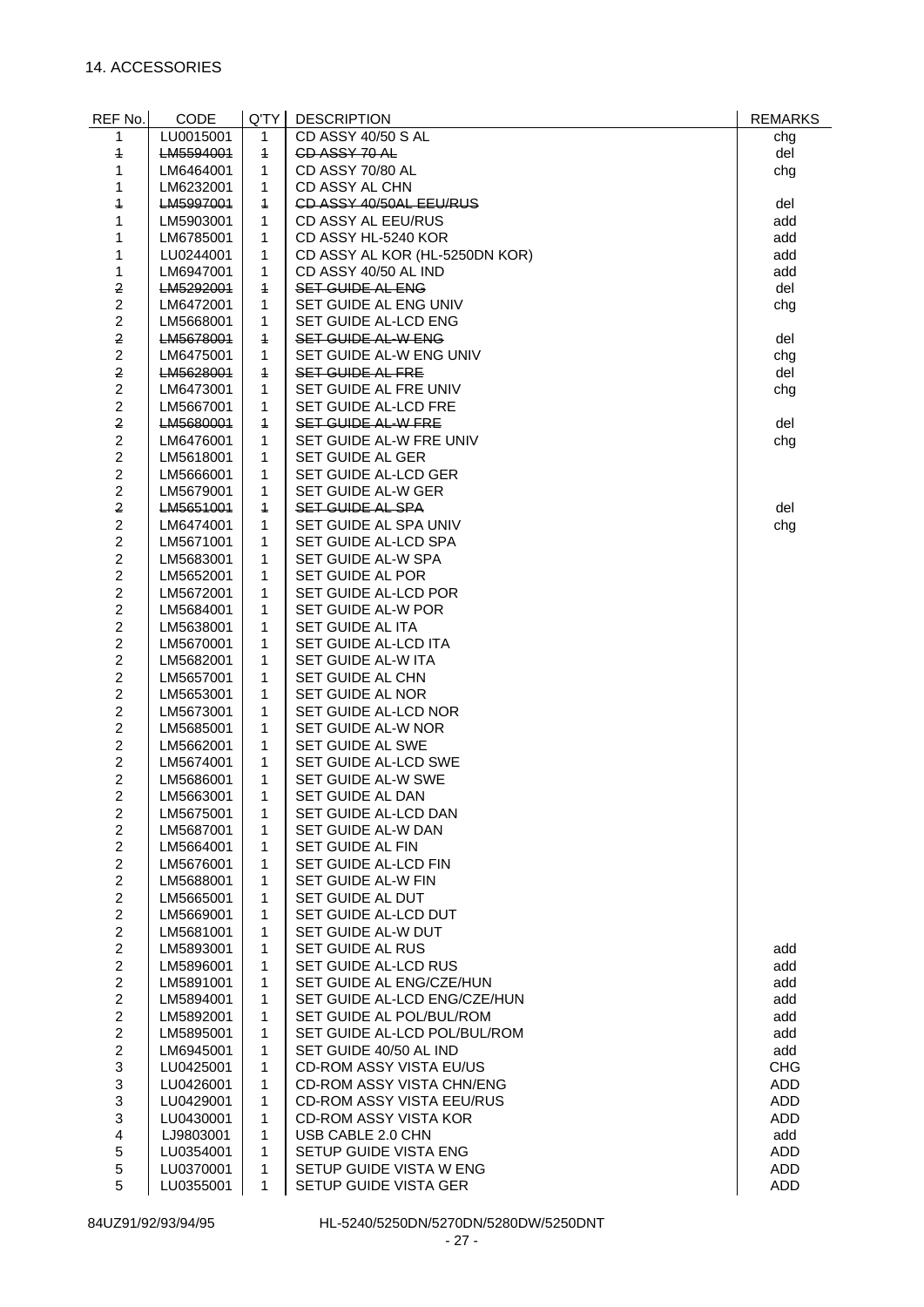# 14. ACCESSORIES

| REF No.l    | CODE      | Q'TY | <b>DESCRIPTION</b>            | <b>REMARKS</b> |
|-------------|-----------|------|-------------------------------|----------------|
| 5           | LU0371001 |      | SETUP GUIDE VISTA W GER       | <b>ADD</b>     |
| 5           | LU0356001 | 1    | SETUP GUIDE VISTA FRE         | <b>ADD</b>     |
| 5           | LU0372001 | 1    | SETUP GUIDE VISTA W FRE       | <b>ADD</b>     |
| 5           | LU0357001 | 1    | SETUP GUIDE VISTA DUT         | <b>ADD</b>     |
| 5           | LU0373001 | 1    | SETUP GUIDE VISTA W DUT       | <b>ADD</b>     |
| 5           | LU0358001 | 1    | <b>SETUP GUIDE VISTA ITA</b>  | <b>ADD</b>     |
| 5           | LU0374001 | 1    | SETUP GUIDE VISTA W ITA       | <b>ADD</b>     |
| 5           | LU0359001 | 1    | SETUP GUIDE VISTA SPA         | <b>ADD</b>     |
| 5           | LU0375001 | 1    | SETUP GUIDE VISTA W SPA       | <b>ADD</b>     |
| 5           | LU0360001 | 1    | SETUP GUIDE VISTA POR         | <b>ADD</b>     |
| 5           | LU0376001 | 1    | SETUP GUIDE VISTA W POR       | <b>ADD</b>     |
| 5           | LU0361001 | 1    | SETUP GUIDE VISTA NOR         | <b>ADD</b>     |
| 5           | LU0377001 | 1    | SETUP GUIDE VISTA W NOR       | <b>ADD</b>     |
| 5           | LU0362001 | 1    | SETUP GUIDE VISTA SWE         | <b>ADD</b>     |
| 5           | LU0378001 | 1    | SETUP GUIDE VISTA W SWE       | <b>ADD</b>     |
| 5           | LU0363001 | 1    | SETUP GUIDE VISTA DAN         | <b>ADD</b>     |
| 5           | LU0379001 | 1    | SETUP GUIDE VISTA W DAN       | <b>ADD</b>     |
| 5           | LU0364001 | 1    | SETUP GUIDE VISTA FIN         | <b>ADD</b>     |
| 5           | LU0380001 | 1    | SETUP GUIDE VISTA W FIN       | <b>ADD</b>     |
| 5           | LU0365001 | 1    | SETUP GUIDE VISTA ENG/CEZ/HUN | <b>ADD</b>     |
| 5           | LU0366001 | 1    | SETUP GUIDE VISTA POL/BUL/ROM | <b>ADD</b>     |
| $\mathbf 5$ | LU0367001 | 1    | SETUP GUIDE VISTA RUS         | <b>ADD</b>     |
| 5           | LU0368001 | 1    | SETUP GUIDE VISTA CHN         | ADD            |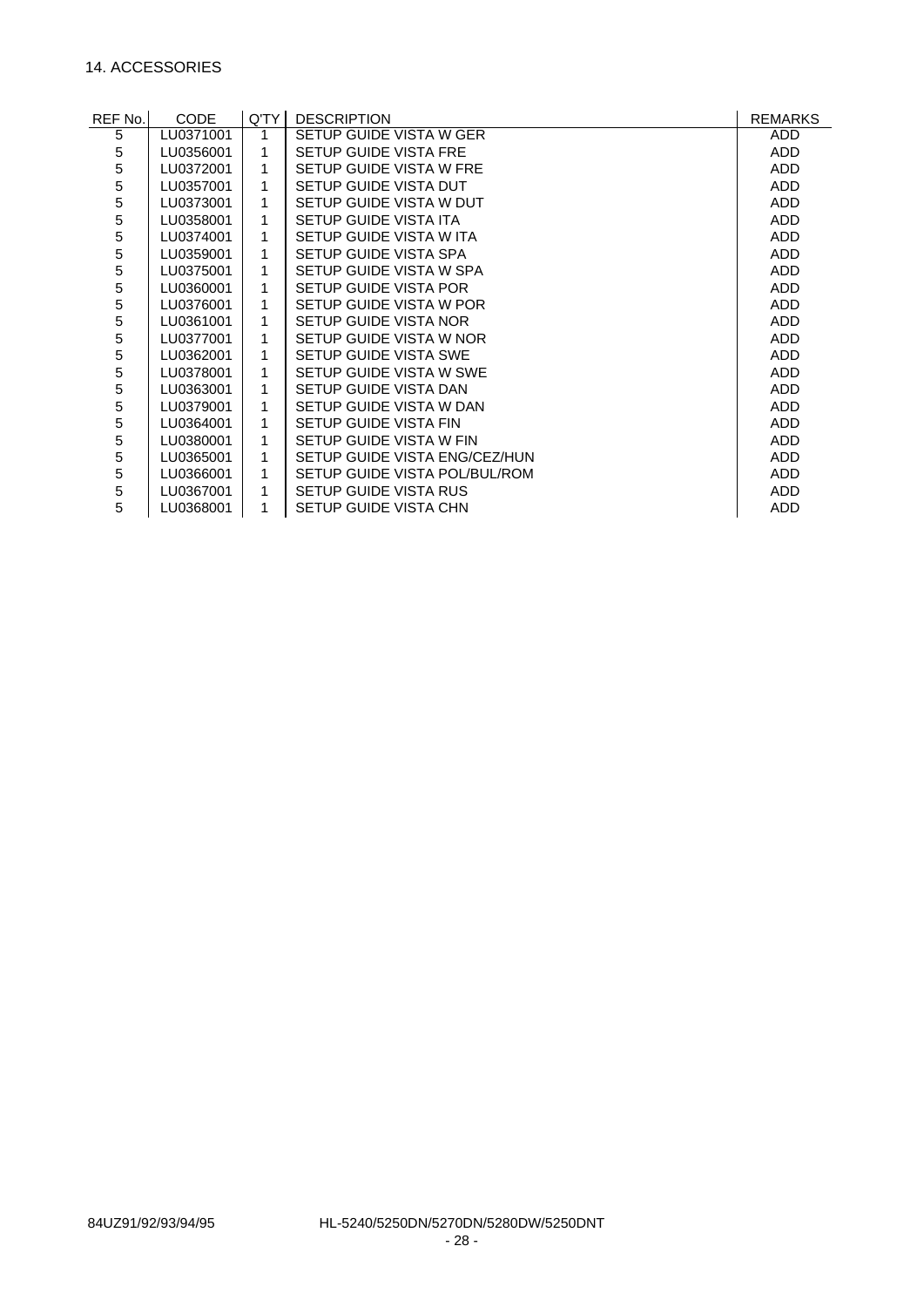<span id="page-31-0"></span>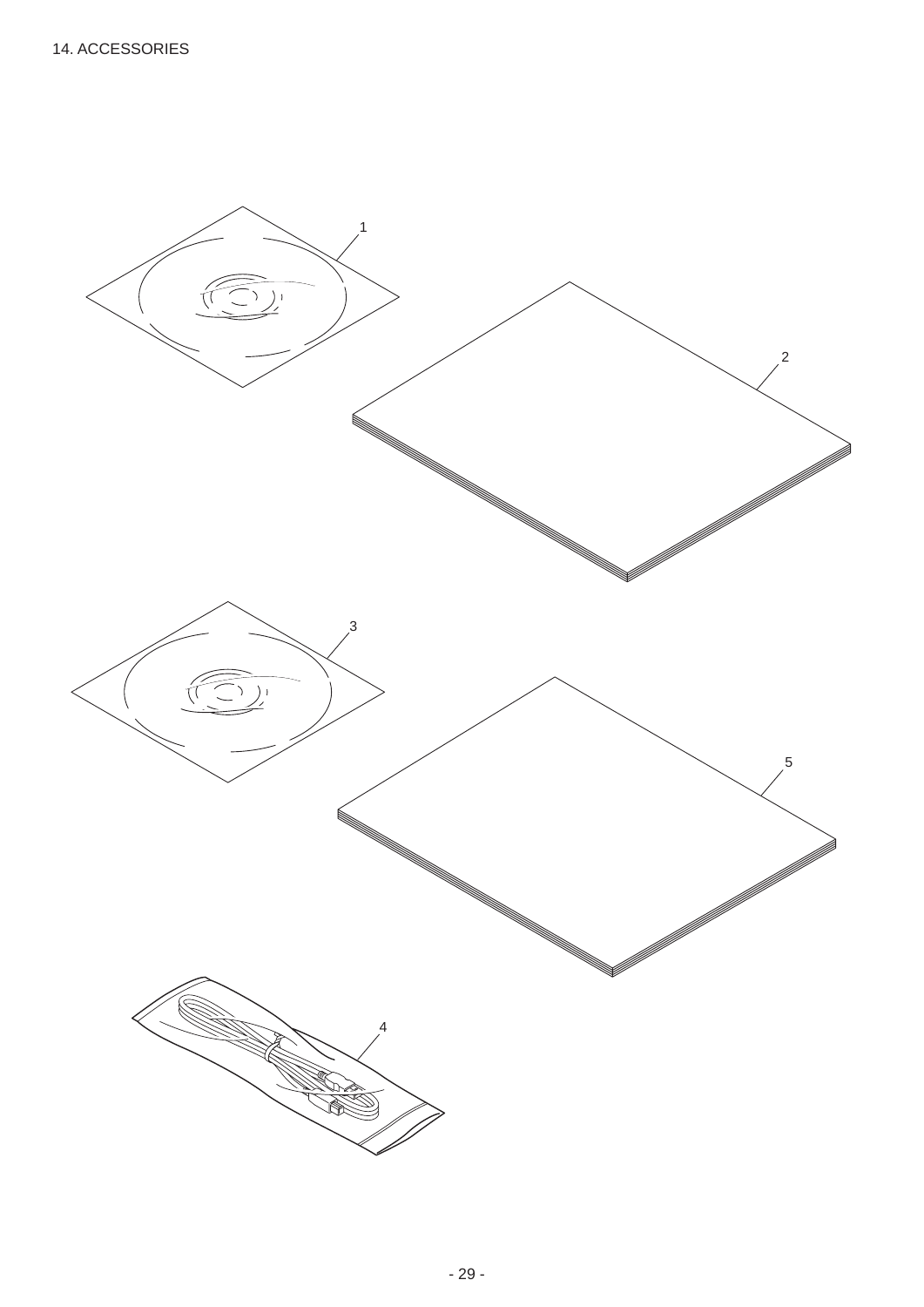# <span id="page-32-0"></span>15. PACKING MATERIALS

| REF No. | <b>CODE</b> | Q'TY | <b>DESCRIPTION</b>              | <b>REMARKS</b> |
|---------|-------------|------|---------------------------------|----------------|
|         | LM5616001   |      | CARTON HL-5240 US               |                |
|         | LL0943001   |      | CARTON HL-5250 US/HL-5250DNT US |                |
|         | LM5841001   |      | CARTON HL-5280DW US             |                |
|         | LM5639001   |      | CARTON HL-5240 EU               |                |
|         | LM5699001   |      | CARTON HL-5250DN EU             |                |
|         | LM5765001   |      | CARTON HL-5270DN EU             |                |
|         | LM5837001   |      | CARTON HL-5280DW EU             |                |
|         | LM5655001   |      | CARTON HL-5240 CHN              |                |
|         | LM5722001   |      | CARTON HL-5250DN CHN            |                |
|         | LM6786001   |      | CARTON HL-5240 KOR              | add            |
|         | LU0245001   |      | CARTON HL-5250DN KOR            | <b>ADD</b>     |
|         | LM6953001   |      | CARTON HL-5240 IND              | add            |
|         | LM6956001   |      | CARTON HL-5250DN IND            | add            |
|         | LU0052001   |      | CARTON HL-5251DN COSIP ITA      | add            |
| 2       | LM5294001   |      | POLYSTYRENE PAD ASSY AL 40/50   |                |
| 2       | LM5599001   |      | POLYSTYRENE PAD ASSY AL 70/80   |                |
| 3       | LM5298001   |      | <b>OPTION CARTON AL</b>         |                |
| 4       | LJ5584001   |      | BAG. 700X800H                   |                |
| 5       | LM5826001   |      | CARTON OUTER 5250DNT US         |                |
| 6       | LM5829001   | 4    | PAD 5250DNT A (HL-5250DNT US)   |                |
| 7       | LM2042001   | 2    | PAD 5250LT B (HL-5250DNT US)    |                |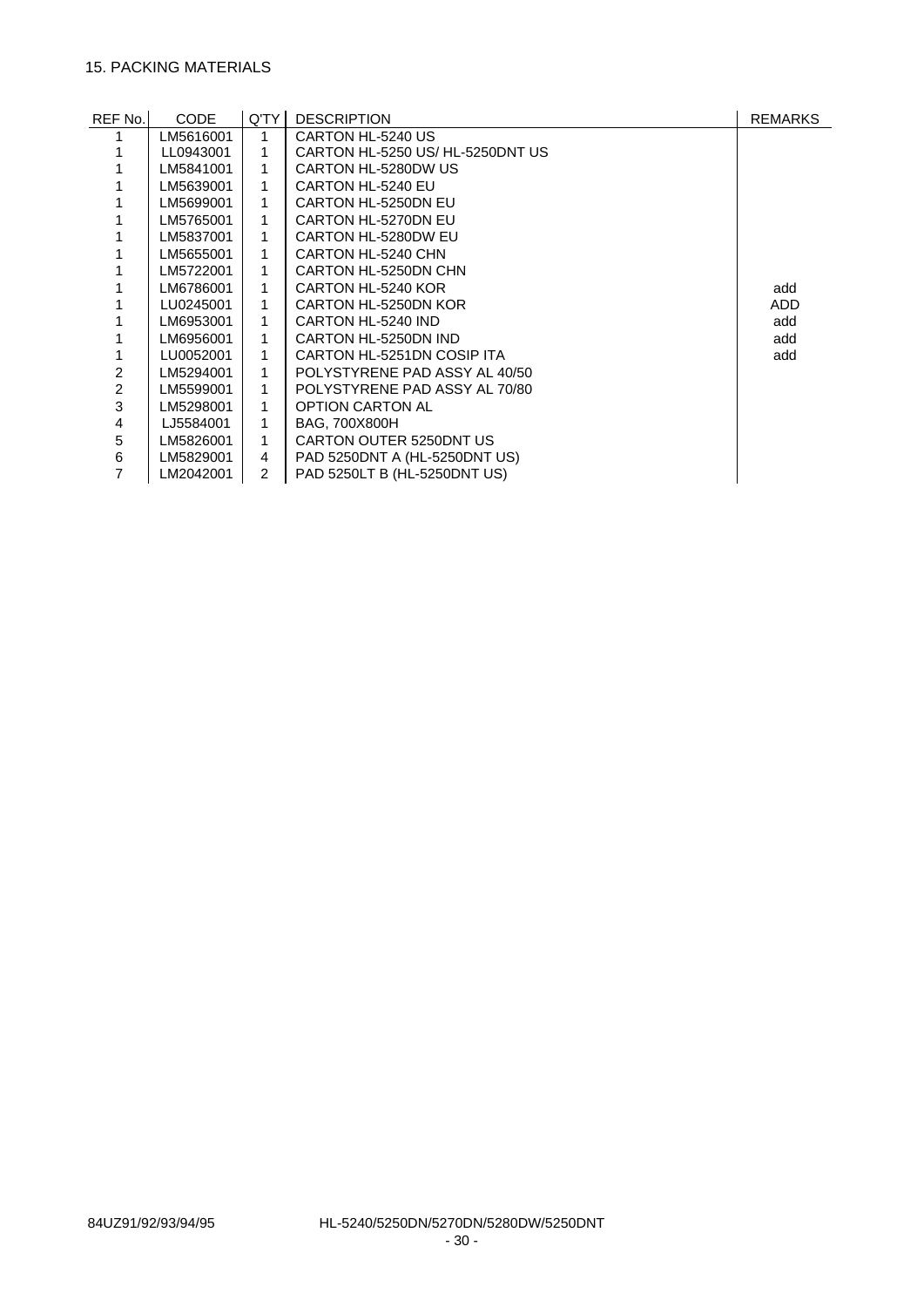# <span id="page-33-0"></span>[15. PACKING MATERIALS](#page-32-0)



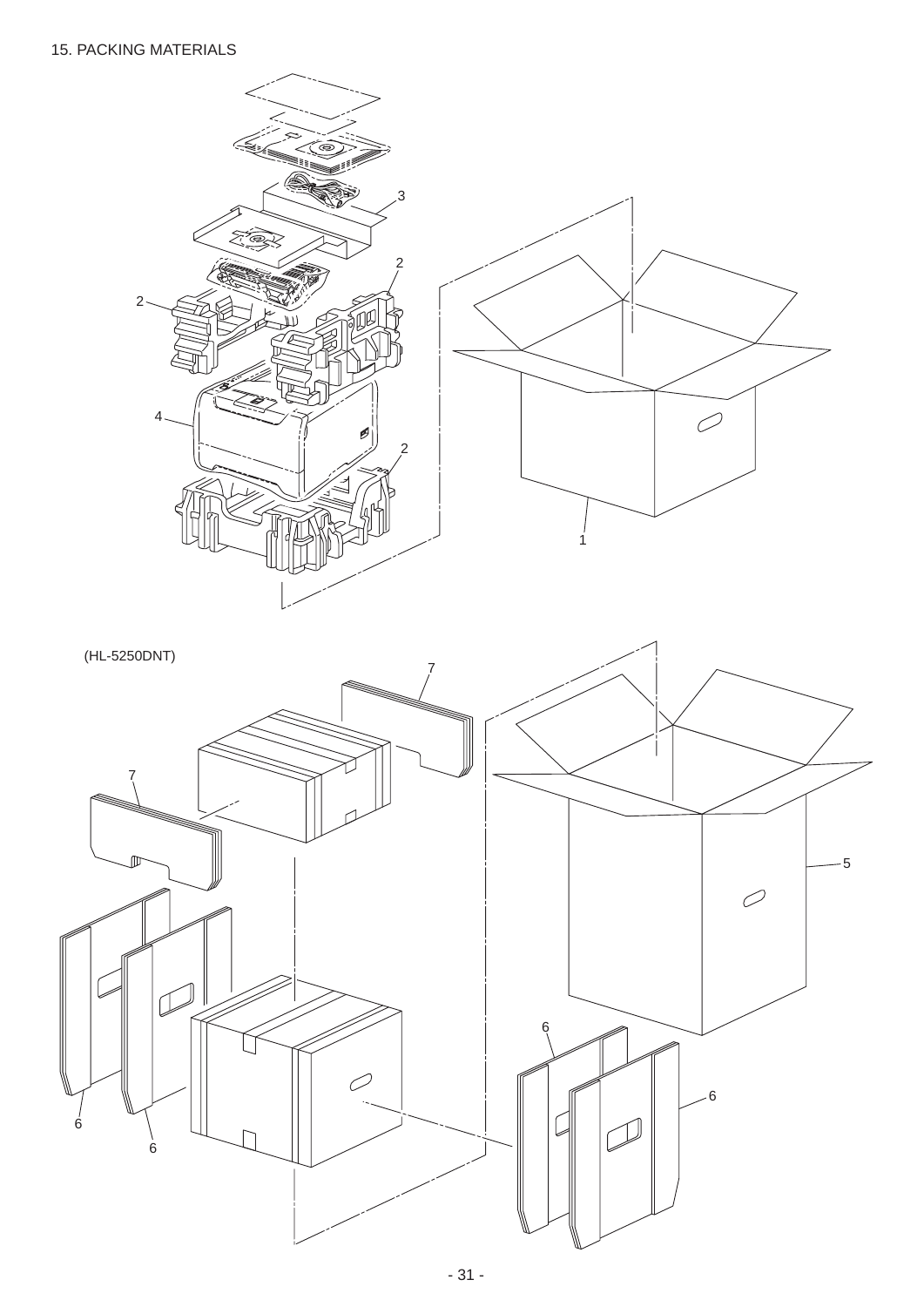<span id="page-34-0"></span>

| REF No. | CODE      | <b>Q'TY LDESCRIPTION</b>                   | REMARKS    |
|---------|-----------|--------------------------------------------|------------|
|         | LM5852001 | <b>I ROLLER HOLDER SP ASSY</b>             |            |
|         |           | LM6753001   1   MP ROLLER HOLDER SP ASSY 2 | <b>CHG</b> |